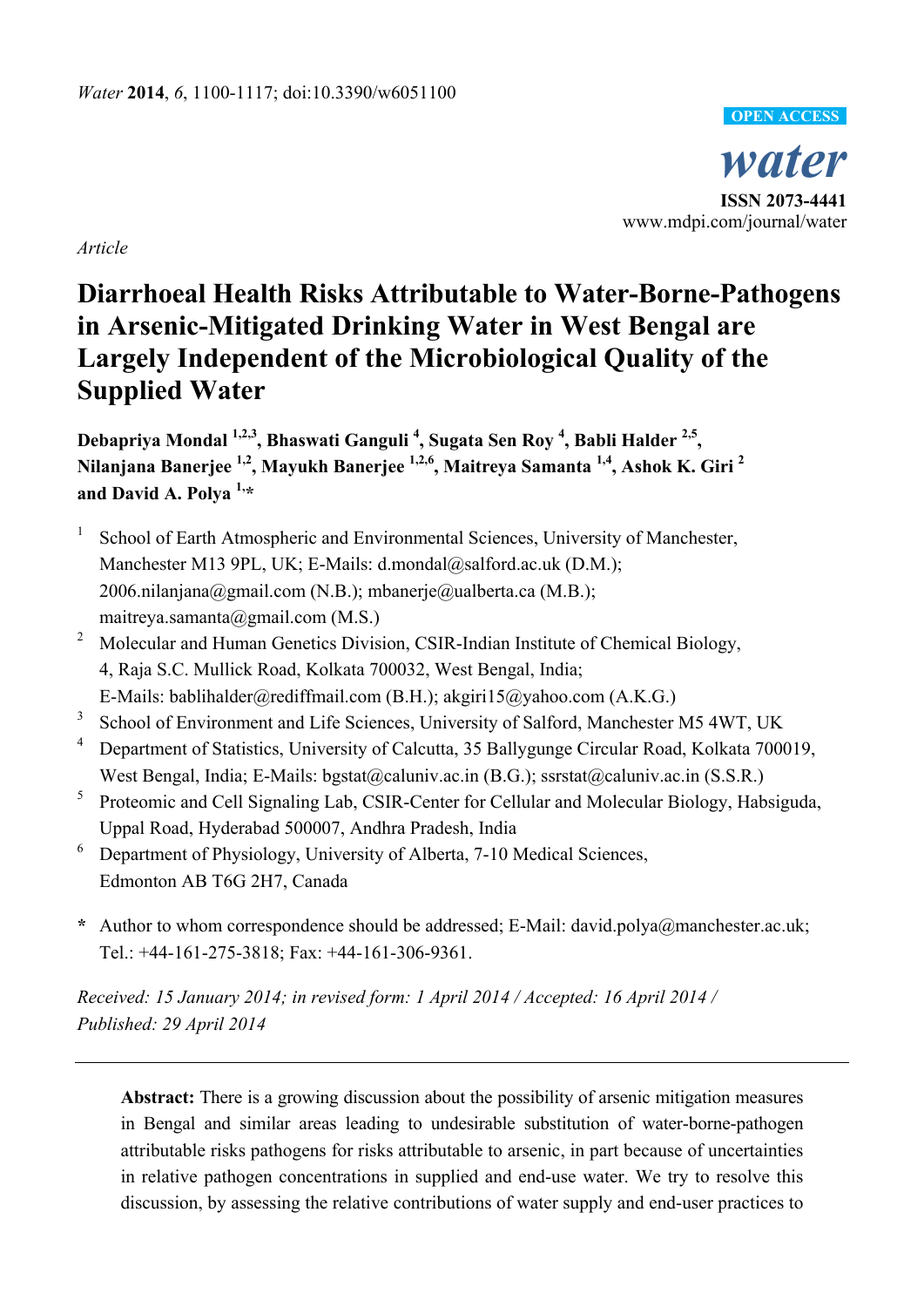water-borne-pathogen-attributable risks for arsenic mitigation options in a groundwater arsenic impacted area of West Bengal. Paired supplied arsenic-mitigated water and end-use drinking water samples from 102 households were collected and analyzed for arsenic and thermally tolerant coliforms [TTC], used as a proxy for microbiological water quality, We then estimated the DALYs related to key sequelae, diarrheal diseases and cancers, arising from water-borne pathogens and arsenic respectively. We found [TTC] in end-use drinking water to depend only weakly on [TTC] in source-water. End-user practices far outweighed the microbiological quality of supplied water in determining diarrheal disease burden. [TTC] in source water was calculated to contribute <1% of total diarrheal disease burden. No substantial demonstrable pathogen-for-arsenic risk substitution attributable to specific arsenic mitigation of supplied waters was observed, illustrating the benefits of arsenic mitigation measures in the area studied.

**Keywords:** arsenic in groundwater; mitigation; water-borne pathogens; health risk substitution; disease burden; West Bengal

## **1. Introduction**

Millions of tube-wells have been drilled in the Bengal Delta both in West Bengal, India and in Bangladesh during the past few decades with the aim of providing pathogen-free drinking water. However, arsenic in these groundwaters constitutes a major health risk to millions of people using these waters for drinking, cooking or irrigation [1–4]. Hyperpigmentation and keratosis are amongst the most visible and widespread of the water-borne-arsenic-attributable diseases, whilst cancers of the skin, lung, bladder and liver are currently amongst the most serious [5]. To combat the arsenic crisis in West Bengal, the provision of alternative water sources is the main arsenic mitigation strategy. A key issue for public-health protection is that, in so improving water-supply services, consideration must also be given to the degree of public-health risk substitution, notably from water-borne pathogens.

There are, however, contrasting published views on the importance or otherwise of such risk substitution. Most published research on the health impacts of water and sanitation has focused on the incidence of diarrheal diseases [6] because these diseases quantitatively represent the most serious health risks arising from water-borne pathogens [7]. Esrey [8] and Clasen and Cairncross [9] both conclude that the prevalence of diarrheal diseases in developing countries, similar to (peri-)rural Bengal, is not related to improvements in water supply but rather to the status of improvements in sanitation and hygiene. In contrast, Howard *et al.* [10], using quantitative microbial risk assessment (QMRA) based upon measurements of pathogens in water supplies from arsenic mitigation schemes in Bangladesh, calculated that disease burden arising from water-borne pathogens, especially for waters from pond sand filters and rain water harvesting, were typically orders of magnitude more important than that arising from groundwater arsenic.

Additionally, Lokuge *et al.* [11] concluded that the substitution of unimproved water supplies for arsenic-bearing groundwaters could potentially lead to an overall increase in water-supply attributable disease burden. Lokuge's [11] conclusion is based, in part, on an estimate from Pruss *et al.* [12],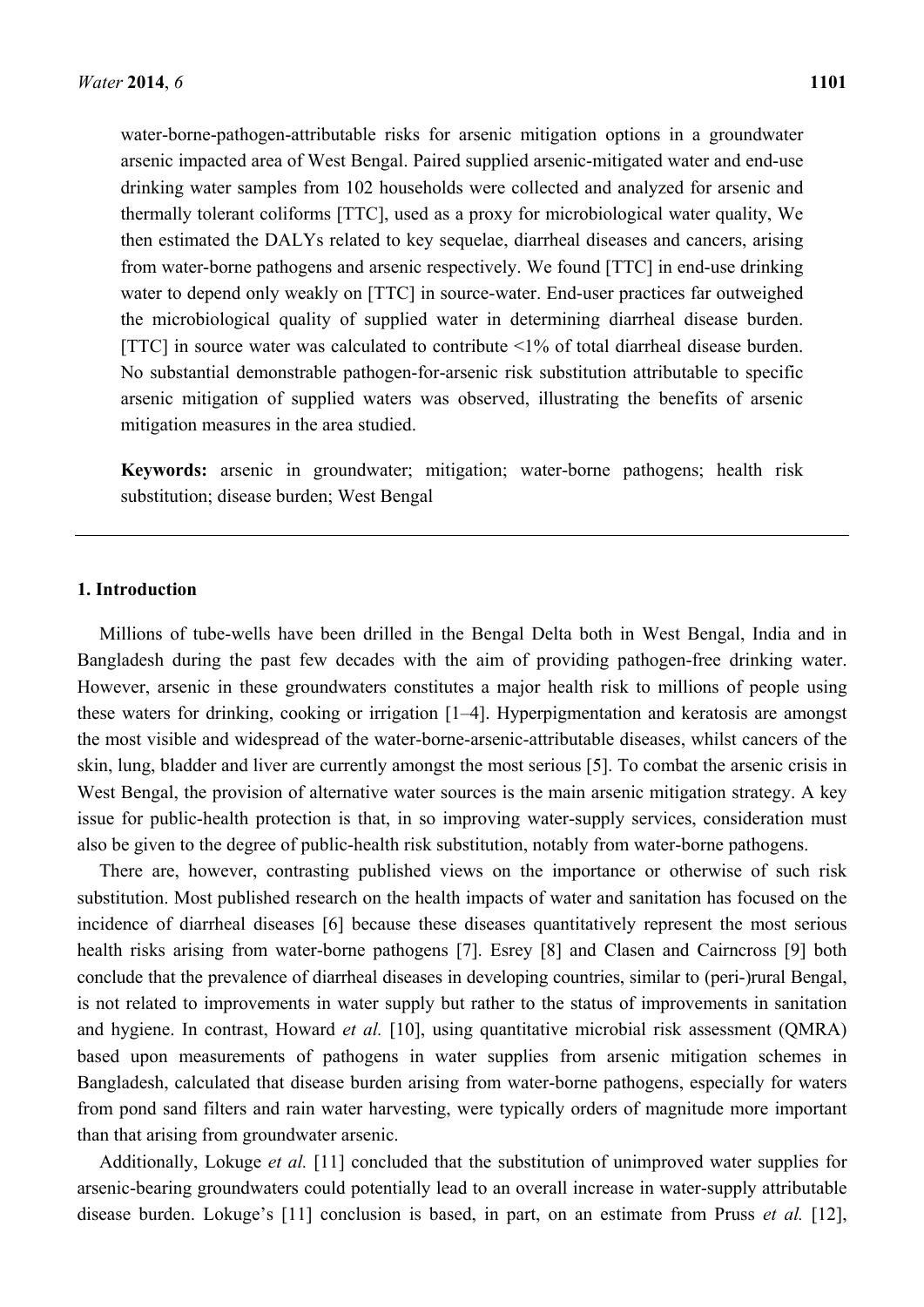derived in turn from Esrey [8], that such substitution of water supplies would result in a 20% increase in diarrheal disease incidence. Although this 20% figure is indeed derivable from Esrey's [8] data, it is also apparent from a cursory examination that it is associated with a large uncertainty which makes it statistically indistinguishable from 0% Esrey [8] themselves did not consider the observed difference to be significant, and concluded that the lack of significant difference arose because of confounding factors, principally related to sanitation and hygiene in end-user households. Hence Lokuge *et al.* [11] usage of this 20% datum is subject to question but, equally, the lack of power of Esrey's [8] study, which covered many different countries and continents, indicates that derivation of an accurate figure might require a more geographically-focused study, explicitly considering the differences between the microbial quality of supplied water and water at the point of use.

The aim of our work, therefore, was to obtain data to help resolve these differences and, in particular, to test, in a well-constrained geographically focused groundwater-arsenic-impacted area:

- (i) Can pathogen-attributable health risks arising from water at point-of-use (*i.e.*, end-use) be predicted from the microbiological quality of supplied (as opposed to end-use, household) water? or, as Esrey [8] hypothesizes, is post-supply contamination of water (either outside and/or inside the household) more important to the microbiological quality of end-use water than the microbiological quality of the supplied water?
- (ii) Have specific arsenic-mitigation measures led to a net overall increase in water-borne attributable health risks, as has been suggested by Lokuge *et al.* [11] for water supply improvements in nearby Bangaldesh?

The area selected for this study, Chakdha Block of Nadia District, West Bengal fulfils the requirements of being (i) geographically focused; (ii) an arsenic impacted area [1,13,14]; (iii) the site of several different arsenic mitigation strategies [15]; (iv) well studied with background information available [14–16] and (v) straightforward logistically. We calculated disability adjusted life years (DALYs) as a mean of comparing disease burden arising from the two water-borne hazards: arsenic and pathogens. These calculations require the measurement of distributions of arsenic and pathogens in drinking water. Whilst arsenic concentration can be used directly in these calculations, in the absence of a comprehensive method to estimate the specific pathogens for waterborne-pathogen-attributable health risks, we used thermally tolerant colliforms [TTC] as a proxy, being the indicator organisms for the reference pathogens used for modeling the pathogen-attributable health risks [17].

## **2. Materials and Methods**

#### *2.1. Sample Collection and Analysis*

We collected paired water samples (supplied water; household drinking water) in pre-washed (5%) Aristar nitric acid; then 18 MΏ deionized water), sterilized (121 °C/15 psi/30 min) HDPE bottles from 102 households in Chakdha block, West Bengal supplied by one of the three most common arsenic mitigation options in the area, viz.—tap water supply (TW) (n = 40), deep tubewells (DTW) (n = 29) and arsenic removal treatment plants (TP)  $(n = 33)$ . In our study area, the tap water supply, also known locally as piped water supplies (PWS) are predominately sourced from groundwater, and pumped untreated, then stored and supplied during specific times of the day to communal taps. Arsenic removal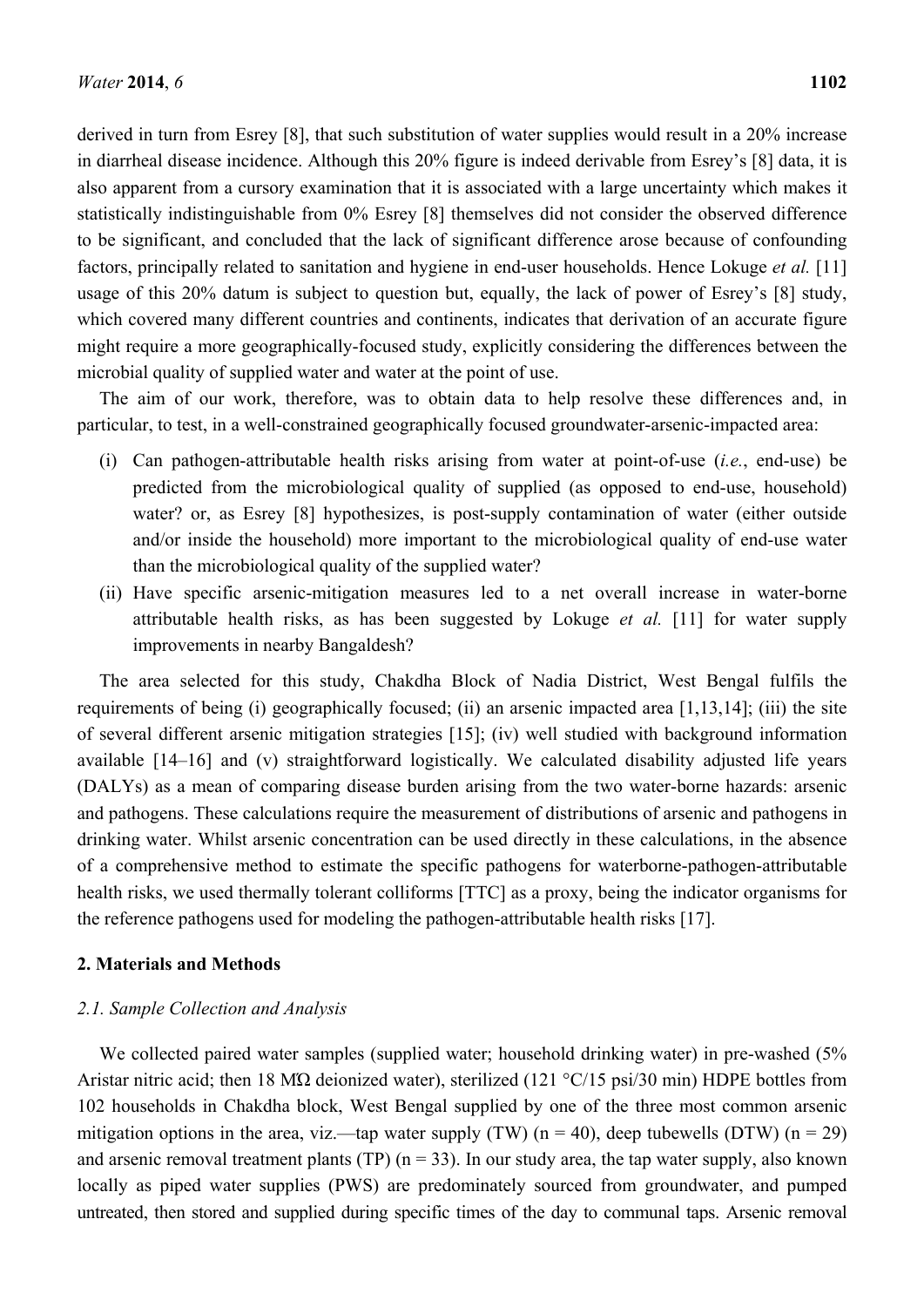treatment plants typically use absorption or adsorption based chemical treatment methods on hand-pumped tubewells. No documentation of chlorination treatment for any of the water supplies was found. For the purposes of this study, "source water" is defined as the water supply from whence the drinking water was collected and "household drinking water", abbreviated throughout to "end-use" water, is defined as the water, typically stored in a container inside the household, which was ultimately used for drinking. We noted the type of container used to store drinking water in each household and completed an observer-administered questionnaire as a part of a related study, from which, information on the type of household (mixed/mud), the level of education of the respondent and the frequency of cleaning of household water containers (weekly/daily) were collected. After collection, we stored the water samples in an ice box and transported it to the Indian Institute of Chemical Biology (IICB), Kolkata where they were either refrigerated for subsequent arsenic analysis or analyzed within 4–6 h of collection for TTC.

We estimated the abundance of TTC using an Oxfam Del Agua<sup>®</sup> portable water testing kit by a membrane filtration method. In this method, water-borne bacteria from 100 mL samples were collected on pre-sterilized membrane filters (25.4 mm diameter; 0.45 μm pore-size), the filters were then incubated in a lauryl sulfate broth media at 44 °C for 18 h and the yellow colonies formed counted and recorded as individual thermo-tolerant coliforms. To establish the precision of the method we have done replicate analysis, including by different operators, while we validated the method through a comparison with analyses of replicate samples by the All India Institute of Hygiene and Public Health (AIIHPH) by a maximum probable number (MPN) technique following that of the Environment Agency [18]. In each incubation cycle we included a negative control consisting of sterile water, processed in the same way as the samples. We analyzed water samples for total arsenic by inductively coupled plasma mass spectrometry (ICP-MS) (Agilent 7500 Series ICP-MS) at the University of Manchester following the method outlined by Mondal *et al.* [14].

#### *2.2. Statistical Analysis*

We calculated the overall summary statistics for [TTC]<sub>end-use</sub> and then stratified by each of the risk factors: (i) whether or not [TTC]<sub>source</sub> was zero; (ii) the type of mitigation option from which the water was collected; (iii) the type of house; (iv) the education level of the householder; (v) the type of container used to store the drinking water and (vi) the frequency of cleaning of the container. We have used cross tabulation to estimate the mean and standard deviation of [TTC]<sub>end-use</sub> stratified by these factors. Due to significant over-dispersion in the data, we used Quasi Poisson regression to model the dependence of [TTC]<sub>end-use</sub> counts on [TTC]<sub>source</sub>. We screened the predictors for inter-relationships using Pearson's Chi-squared test of association and variables found to have strong associations (a strong association between the education of the respondent with the type of house ( $p < 0.005$ ) was observed as well as the type of storage container with its cleaning frequency  $(p < 0.05)$ ) were dropped as a check against multi-co-linearity.

The following model Equation (1) was fitted to the data:

$$
E ([TTC]_{end-use}) = \lambda; Var ([TTC]_{end-use}) = \phi \lambda
$$
 (1)

where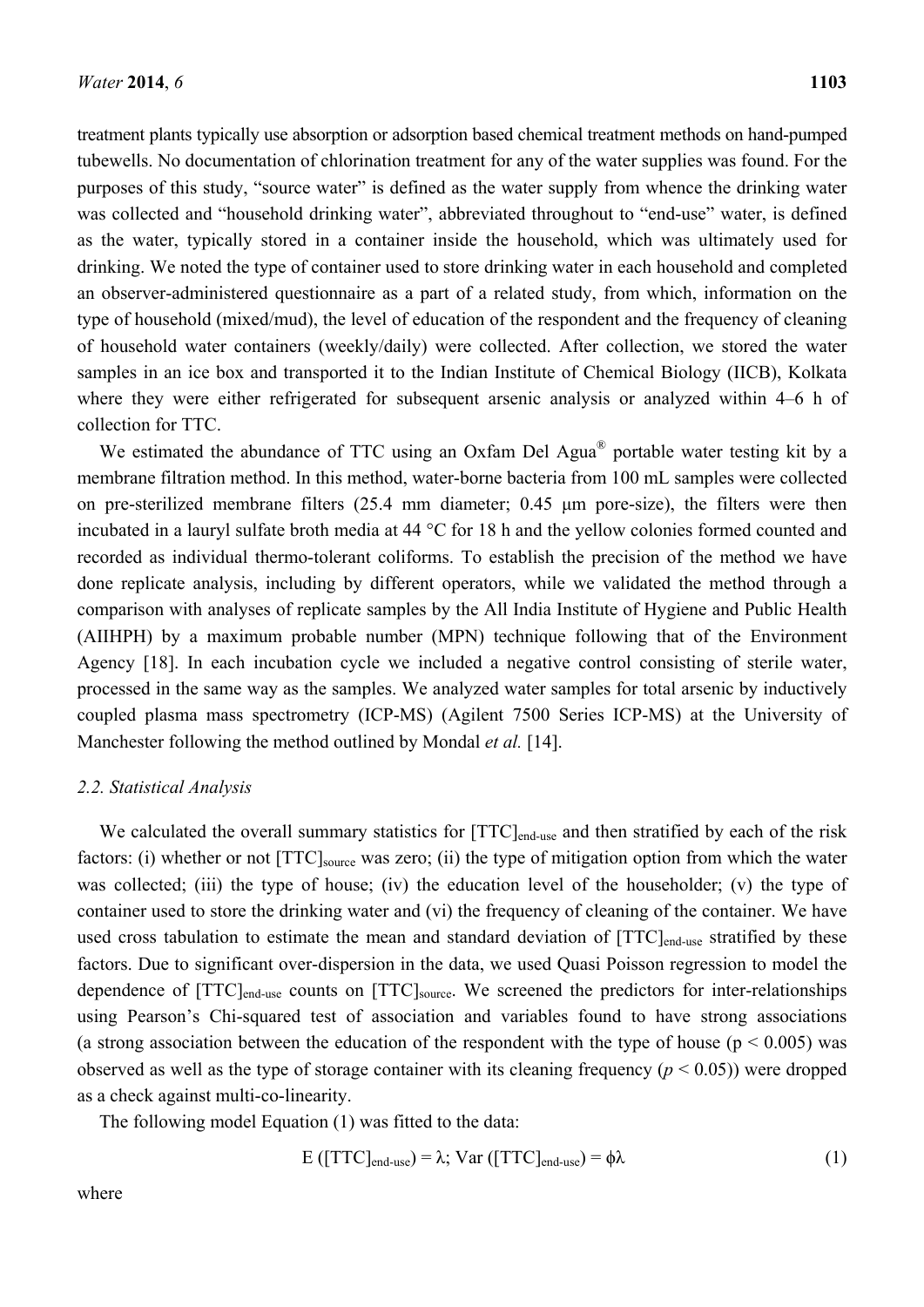$log \lambda = \beta_0 + \beta_1 ([TTC]_{source} = 0) + \beta_2 ([TTC]_{source} - 1)([TTC]_{source} > 0) + \gamma_2 (Mitigation = TP)$ +  $\gamma_3$ (Mitigation = DTW) +  $\delta_3$ (Type of house = Mud) +  $\theta_2$ (Container cleaning frequency = Weekly) +  $(\gamma \beta)$ <sub>2</sub>([TTC]<sub>source</sub> > 0)(Mitigation = TP) +( $\gamma \beta$ )<sub>3</sub>([TTC]<sub>source</sub> > 0)(Mitigation = DTW) + (γδ)([TTC]<sub>source</sub> > 0)(Type of house = Mud) + (γθ)<sub>2</sub>([[TTC]<sub>source</sub> > 0)(Container cleaning  $frequency = \text{Weakly}$ (2)

where E and Var denote the estimated value and variance respectively, and where  $\beta_0$ ,  $\beta_1$ ,  $\gamma_2$ ,  $\gamma_3$ ,  $\delta_3$ ,  $\theta_2$ , (γβ)<sub>2</sub>, (γβ)<sub>3</sub>, (γδ) and (γθ)<sub>2</sub> are empirically determined model parameters, the latter 4 representing interaction parameters.

Note that  $β_1$  measures the shift in the average values of [TTC]<sub>end-use</sub> depending upon whether or not TTC was present at source and  $\beta_2$  represents a linear effect of [TTC]<sub>source</sub> on [TTC]<sub>end-use</sub> given that [TTC]source is non-zero. Other potential confounders included in the model are the type of mitigation option employed by the family, the type of house and the frequency with which the storage container for water was cleaned. The model allows for an interaction between whether or not TTC is present at source and each of the other risk factors. We used Cook's distance to determine influential values (typically outliers) and to test the robustness of the list of significant model parameters to the deletion of these values. We also used analysis of deviance to find the relative predictive power of each of the factors towards [TTC]<sub>end-use</sub>.

To explore the presence of a possible non linear effect of [TTC]<sub>source</sub> on [TTC]<sub>end-use</sub>, we refitted the above model after categorising  $[TTC]_{source}$  as 0, 0–2, 2–8 and 8–80 CFU/100 mL. We also fitted a Tobit model to the  $[TTC]_{end-use}$  values with  $[TTC]_{end-use} > 0$  to find the significant predictors (Tobit analysis is a technique borrowed from econometrics where it has been used to find significant predictors of expenditure on a commodity given that not all consumers may have a propensity to buy it. The parallel here is that not all households have positive  $[TTC]_{end-use}$ . We employed Simulation Extrapolation (SIMEX) to explore the consequences of measurement error in [TTC]<sub>source</sub> resulting in misclassification error. The effect of up to 8% misclassification error in  $[TTC]_{source} = 0$  being classified as positive was explored. Jackknife estimates of variance were also used. We used the statistical software package R for all statistical calculations.

#### *2.3. Risk Models and Input Parameters*

We estimated the pathogen-attributable health risks in terms of DALYs using the QMRA model of Howard [10] (Figure 1) and compared it to arsenic-attributable DALYs calculated using the risk model of Mondal [16] (Figure 2). In the absence of comprehensive dose-response data for sequela arising from exposure to water-borne pathogens and to arsenic, we have restricted our calculations to sequelae considered to be the dominant detrimental health outcomes arising from each agent, viz. diarrheal diseases for water-borne pathogens and combined skin, lung, liver and bladder cancers for arsenic.

The input parameters for the estimation of pathogen concentrations based on the *E. coli* concentration obtained from the measured TTC for the QMRA model are summarized in Table 1. Following Howard [10], no distinction is made between pathogen concentrations arising from post-supply contamination outside the household and that arising from within the household. The dose-response relationships for the model reference pathogens based on the reported human-feeding-trial data are summarized in Table 2 along with the  $\mu$ DALYs per reference pathogen microbial infection applied to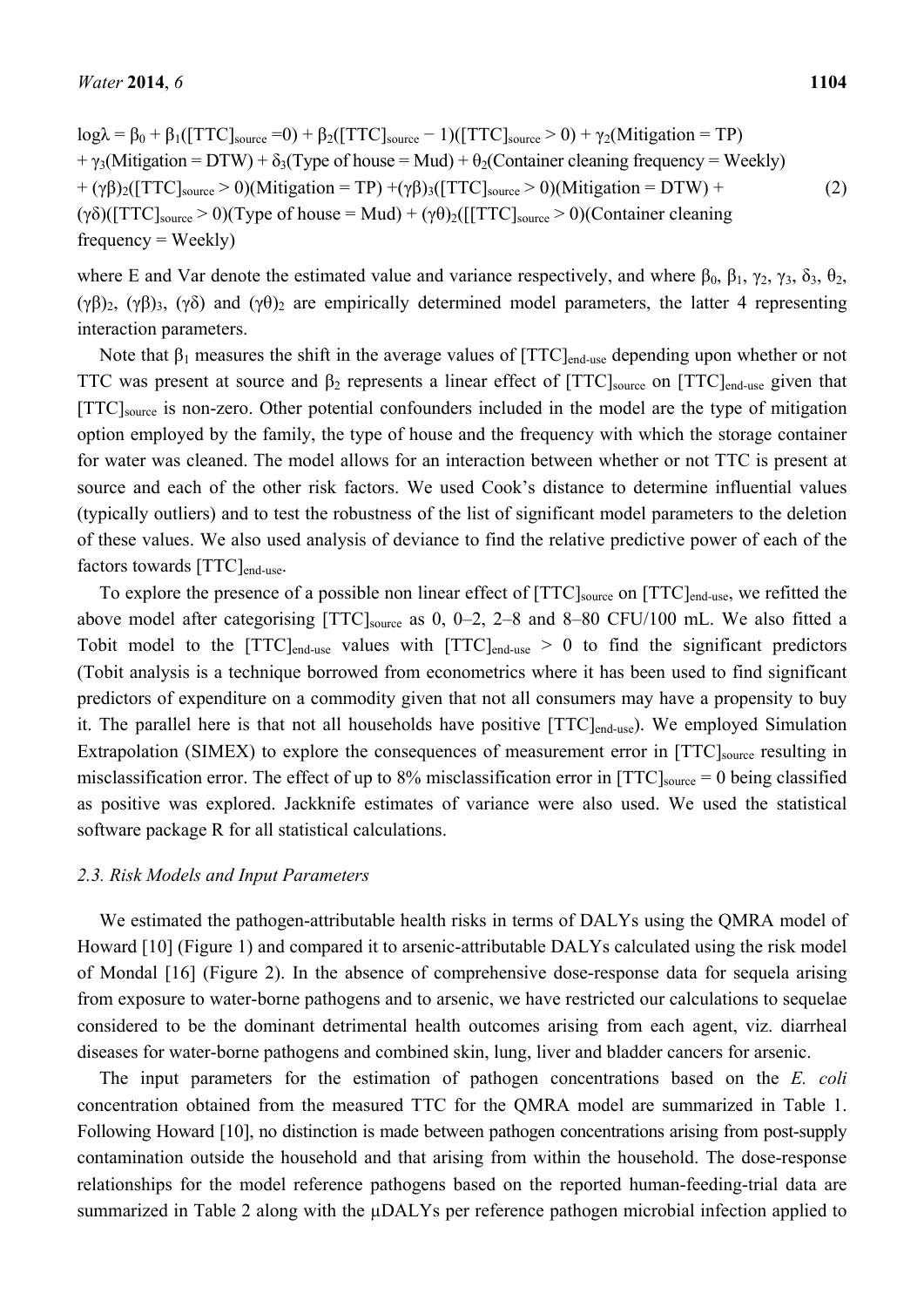the QMRA model based on the data by Havelaar and Melse [19] and Howard [10]. The outcome, severity, duration and probability of infection data are based on the values given by Havelaar and Melse [19] while the susceptible fraction data were obtained from Howard [10] for the population of Bangladesh.



Figure 1. Schematic of the QMRA model [10] for pathogen-attributable health risks.

**Figure 2.** Schematic of the model for arsenic attributable health risks [16].

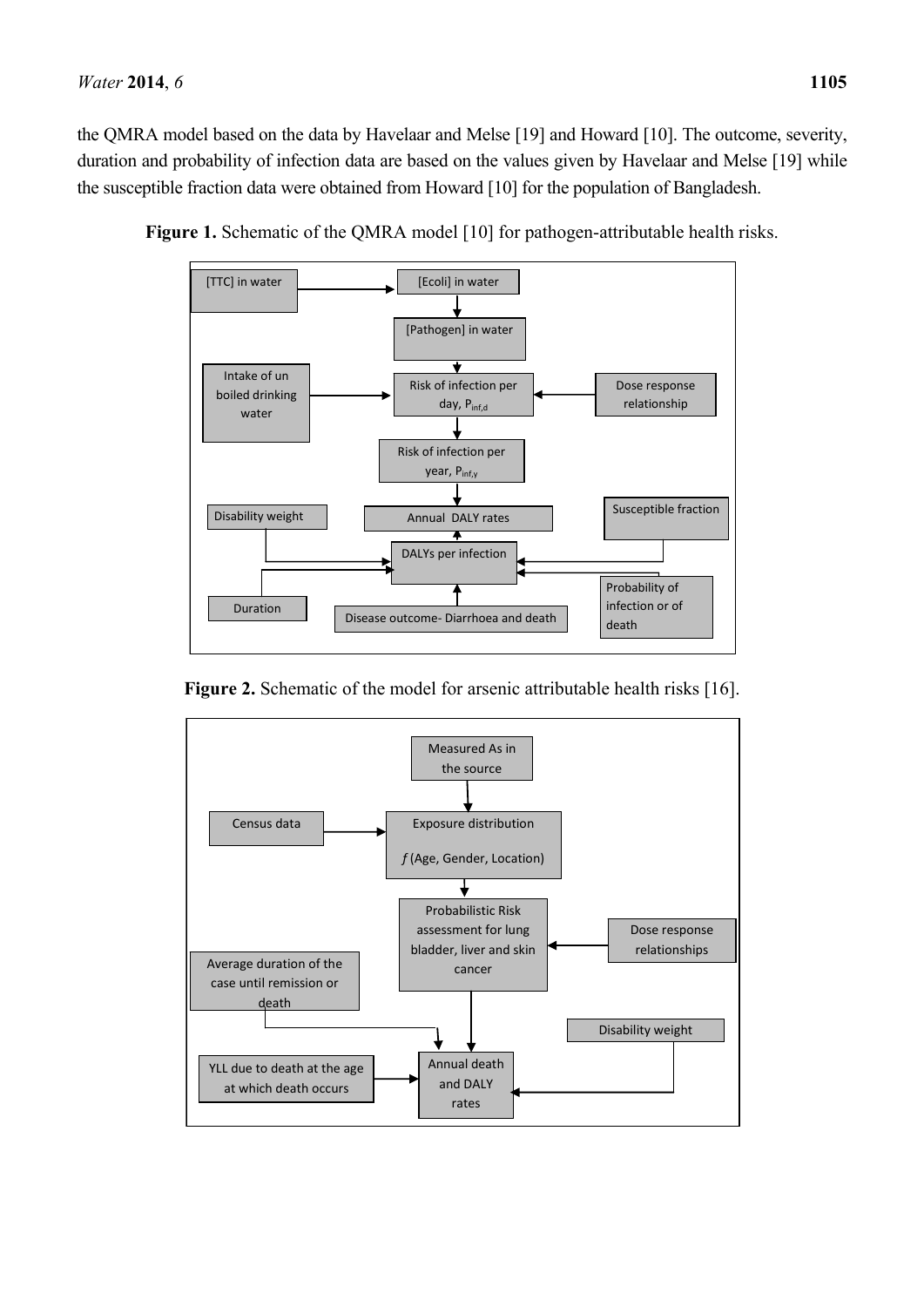| 11 |  |
|----|--|
|    |  |

| Input variable               | Fitteddistribution | <b>Parametervalue</b>           | Reference     |
|------------------------------|--------------------|---------------------------------|---------------|
| $[TTC]$ environmental origin | lognormal          | $15\%$ (7.5%, 30%) <sup>b</sup> | Howard $[10]$ |
| $[E. Coli]$ : [Viruses]      | lognormal          | $10^5 (10^4, 10^6)^{b}$         | Howard $[10]$ |
| $[E. Coli]$ : [Bacteria]     | lognormal          | $10^5 (10^4, 10^6)^{\text{b}}$  | Howard $[10]$ |
| $[E. Coli]$ : [Protozoa]     | lognormal          | $10^6 (10^5, 10^7)^{b}$         | Howard $[10]$ |

**Table 1.** Input parameters for exposure assessment for QMRA model.

Notes: a The remainder of the thermally tolerant coliforms are considered to be of faecal origin and assumed to be *E. Coli* for the purposes of calculating a pathogen concentration;  $<sup>b</sup>$  Mean (5th percentile, 95th percentile).</sup>

**Table 2.** Microbial dose-response data based upon literature cited by Howard [10] and µDALYs per reference pathogen microbial infection after Havelaar and Melse [19].

| Model reference | <b>Concentration</b> | Ref. | $P_{\text{infl}}$<br><b>Outcome</b> |                  | $\mathbf{D}^{\mathrm{d}}$<br>$S^c$ |                   | $P_{out}$ | $\mathbf{X}_{\text{sus}}$ <sup>f</sup> | µDALY    |  |      |
|-----------------|----------------------|------|-------------------------------------|------------------|------------------------------------|-------------------|-----------|----------------------------------------|----------|--|------|
| pathogen        | estimate basis       | a    | b                                   |                  |                                    |                   |           |                                        | per case |  |      |
|                 |                      |      |                                     | Mild diarrhoea   | 0.10                               | 0.02              | 0.856     |                                        | 27.4     |  |      |
| Virus           | Rota-viruses         | g    | 27%                                 | Severe diarrhoea | 0.23                               | 0.02              | 0.144     | 1.6%                                   | 10.6     |  |      |
|                 |                      |      |                                     | Death            | 1.00                               | 30 <sup>h</sup>   | 0.0023    |                                        | 11.0     |  |      |
|                 |                      |      |                                     | Watery diarrhoea | 0.06                               | 0.009             | 0.53      |                                        | 28.8     |  |      |
| Bacterium       | E. coli O157 H7      |      | $1\%$                               | Bloody diarrhoea | 0.39                               | 0.015             | 0.47      | 9%                                     | 247      |  |      |
|                 |                      |      |                                     |                  |                                    | Death             | 1.00      | 13.2 <sup>1</sup>                      | 0.0023   |  | 2730 |
|                 | Crypto-              | k    |                                     | Watery diarrhoea | 0.06                               | 0.02              | 0.9877    |                                        | 95.1     |  |      |
| Protozoan       | sporidium            |      | 2.8%                                | Death            | 1.00                               | 13.2 <sup>1</sup> | 0.01      | 7.1%                                   | 93.7     |  |      |

Notes:  $\alpha$  Basis for infectivity estimation;  $\beta$  Probability of infection for a dose of 1;  $\alpha$  Severity;  $\alpha$  Duration; <sup>e</sup> Probability of outcome, viz. infection or death, *cf.* P<sub>inf</sub> of Howard [10]; <sup>f</sup> Susceptible fraction; <sup>g</sup> Human feeding trial of rotavirus model of Gerba [20] (cited by [10]);  $<sup>h</sup>$  Average death at age of 1 was assumed for</sup> rotavirus infected diarrhea [2] leading to loss of 30 years of healthy life based on the data of the GBD study [21]; <sup>i</sup> Human feeding trial of *Shigella dysenteri* model of Holcomb [22] (cited by [10]); <sup>j</sup> The mean loss of life associated with 1 fatal case of cryptosporidiosis and *E.coli* O157 infection was estimated as 13.2 years  $[2]$ ; <sup>k</sup> Human feeding trial for *C.parvum* model of Messner  $[23]$  (cited by  $[10]$ ).

The input parameters for the arsenic risk assessment model were same as described by Mondal *et al.* [16] with incidence rates being calculated based on the NRC [24] dose-response function, which in turn is based on the Weibull multistage model, predicting the incidence rate of arsenic induced lung, bladder, skin and liver cancer as a function of age, gender and arsenic concentration in drinking water.

#### **3. Results and Discussion**

# *3.1. Quality Control*

Arsenic concentration in a standard water reference material (SRM 1640) was measured as  $27.8 \pm 0.4$  µg/L (n = 3) in agreement with the certified value of  $26.6 \pm 0.4$  µg/L. Analyses of arsenic for ARS29-32 groundwater samples, undertaken as part of an Inter Laboratory Quality Evaluation [25], were found to be within 12% of the indicative values in the range 66–330 µg/L.

The mean deviations between duplicate samples analyzed by the same operator for TTC ( $n = 14$ ) and between the replicate analyses by different operators  $(n = 8)$  was better than 6%. The mean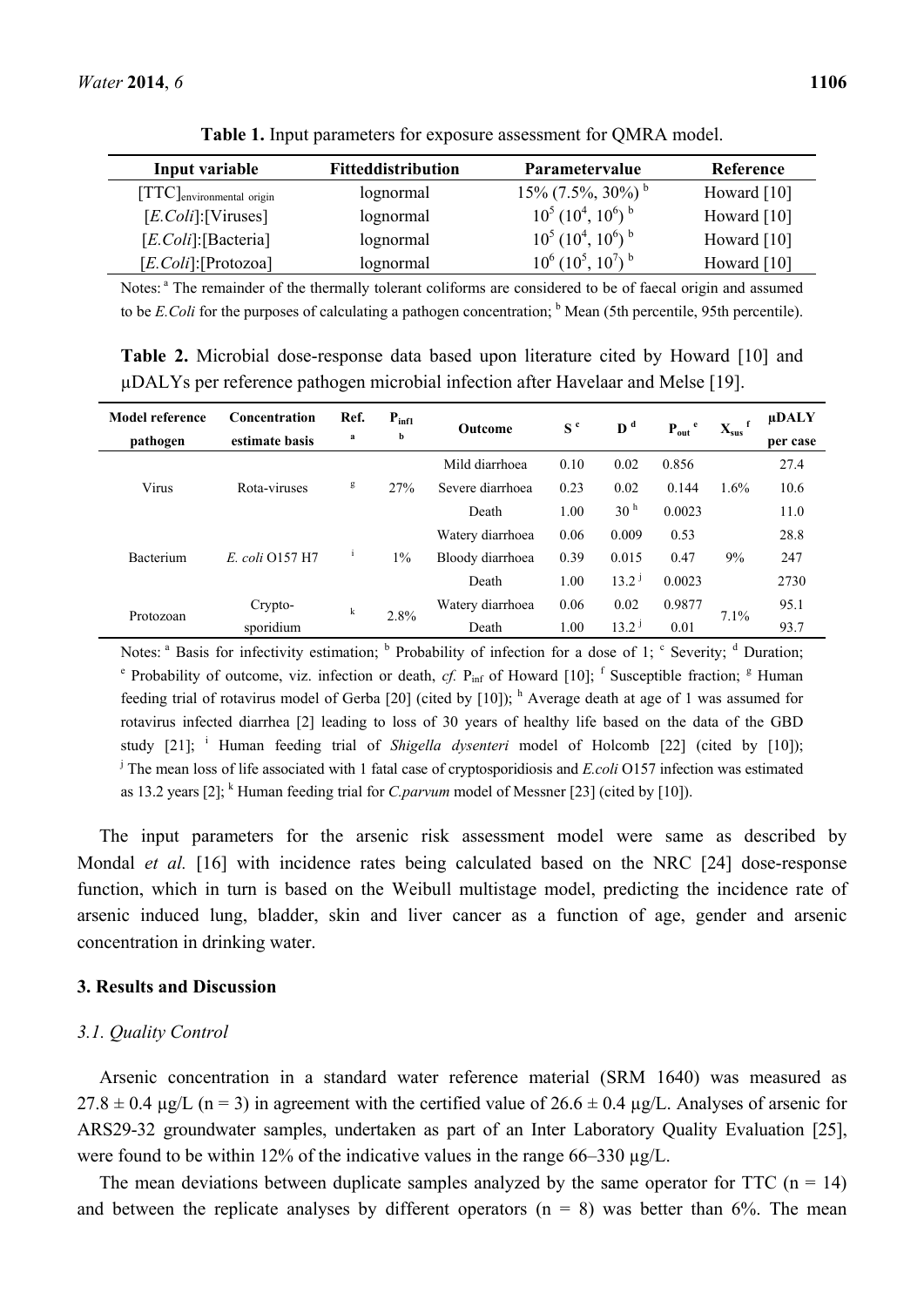deviation between the analysis done by the method outlined here and by an MPN method at AIIHPH  $(n = 37)$  was 37%. No non-zero TTC values were found for any negative controls  $(n = 18)$ .

## *3.2. Water Analysis*

Table 3 presents the arithmetic mean  $\pm$  SD, median (95% CI) and percentiles (95% CI) for [TTC]<sub>source</sub>, [TTC]<sub>end-use</sub> and arsenic (As) in drinking water for the whole study area. We found [TTC]end-use to be typically greater than [TTC]source for most of the paired samples with almost no correlation between them (Figure 3). The mean and median  $[TTC]_{source}$  for DTWs in this study (0 CFU/100mL) are very comparable to that observed by Howard *et al.* [10] in similar areas in Bangladesh. The observed median arsenic concentration, 28  $\mu$ g/L is comparable to that previously observed by Mondal *et al.* [16] of 27.9 µg/L (n = 2171). We found no significant correlation between As and [TTC]<sub>source</sub> (Figure 4) and observed TTC and As in source water to be the highest for the treatment plants among the three different mitigation options. A Kruskal-Wallis test to determine the differences in [TTC]<sub>source</sub> between the three different mitigation options, showed DTWs to have significantly lower  $[TTC]_{source}$  ( $p < 0.05$ ) compared to TP and TW.

| <b>Parameter</b>           | $[TTC]_{source}$  | $[TTC]_{end-use}$ | [As]           |
|----------------------------|-------------------|-------------------|----------------|
| Unit                       | <b>CFU/100 mL</b> | $CFU/100$ mL      | $\mu$ g/L      |
| Number of samples          | 102               | 102               | 102            |
| Mean $\pm$ S.D.            | $5.6 \pm 16$      | $56 \pm 162$      | $40 \pm 40$    |
| Median $(95\% \text{ CI})$ | $0(0-1)$          | $7(2-18)$         | $28(19-37)$    |
| 5th percentile             | $0(0-0)$          | $0(0-0)$          | $0.76(0-2)$    |
| 25th percentile            | $0(0-0)$          | $0(0-2)$          | $7(4-14)$      |
| 75th percentile            | $2(1-5)$          | $36(24-69)$       | $57(46-89)$    |
| 95th percentile            | 41 $(12-80)$      | 256 (126-843)     | $112(100-143)$ |

**Table 3.** Summary of water analyses.

Table 4 presents [TTC]<sub>end-use</sub> stratified by the different risk factors for this study. We found  $[TTC]_{\text{end-use}}$  was higher for households with positive  $[TTC]_{\text{source}}$  than for those with  $[TTC]_{\text{source}} = 0$ . [TTC]<sub>end-use</sub> was found to be highest for the water sourced from TW for the studied area. It was also noted that people using TW mostly use the water for drinking, cooking and washing (75%) whereas people using the DTW and TP used the water either only for drinking (23%) or for drinking and cooking (75%). We also observed that [TTC]end-use was higher for respondents living in mud houses having primary education and storing the water in big mouth containers such as buckets and *hari.*  But it was found to be lower for households cleaning the storage container weekly rather than daily for the overall data, perhaps reflecting differences in the sampled populations using daily and weekly cleaning regimes.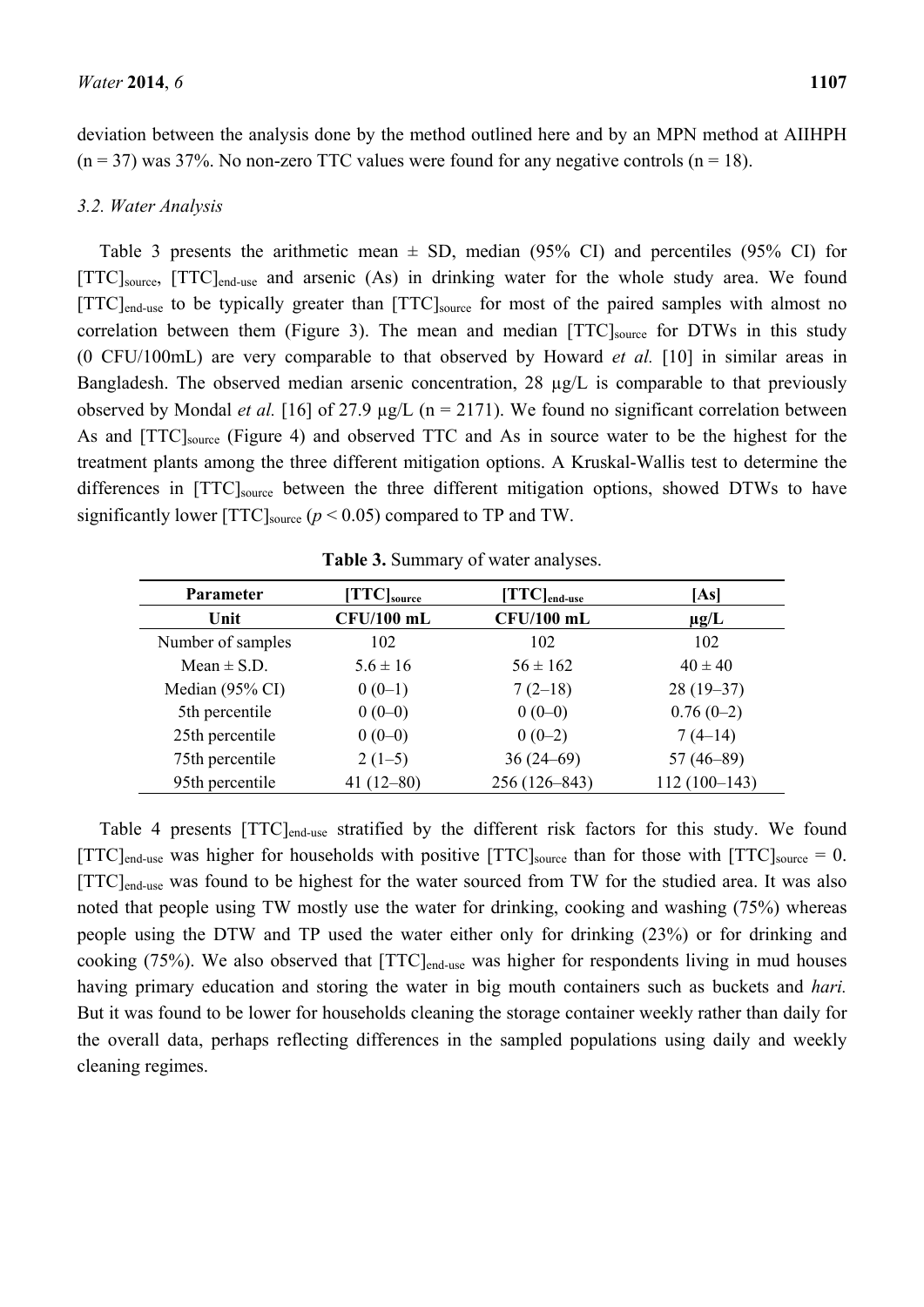**Figure 3.** Cross-plot of thermally tolerant coliforms [TTC] in supplied and end-use drinking water from households in Chakda Block, West Bengal, India. The correlation between [TTC]<sub>end-use</sub> and [TTC]<sub>source</sub> is extremely poor—thus [TTC]<sub>source</sub> is an extremely poor predictor of [TTC]<sub>end-use</sub> and hence of water-borne pathogen attributable health risks to householders. For the majority of households,  $[TTC]_{end-use}$  >>  $[TTC]_{source}$  suggesting that post-supply contamination, either during transport to the household or within the household is an important process.



**Figure 4.** Cross-plot of arsenic and thermally tolerant coliforms in water supplied to households in the Chakdha, West Bengal, India study area through three different arsenic mitigation options. There is no significant correlation between  $[As]$  and  $[TTC]_{source}$  for any of Tap Water Supply ( $\bullet$ ; R<sup>2</sup> = 0.034), Arsenic Treatment Plant ( $\bullet$ , R<sup>2</sup> = -0.002), Deep Tube Wells ( $\triangle$ ,  $R^2 = 0.064$ ) of for the dataset as a whole ( $R^2 = 0.003$ ).  $R^2$  refers to the correlation for the simple least squares linear regression between [As] and [TTC]<sub>source</sub> for the relevant dataset.

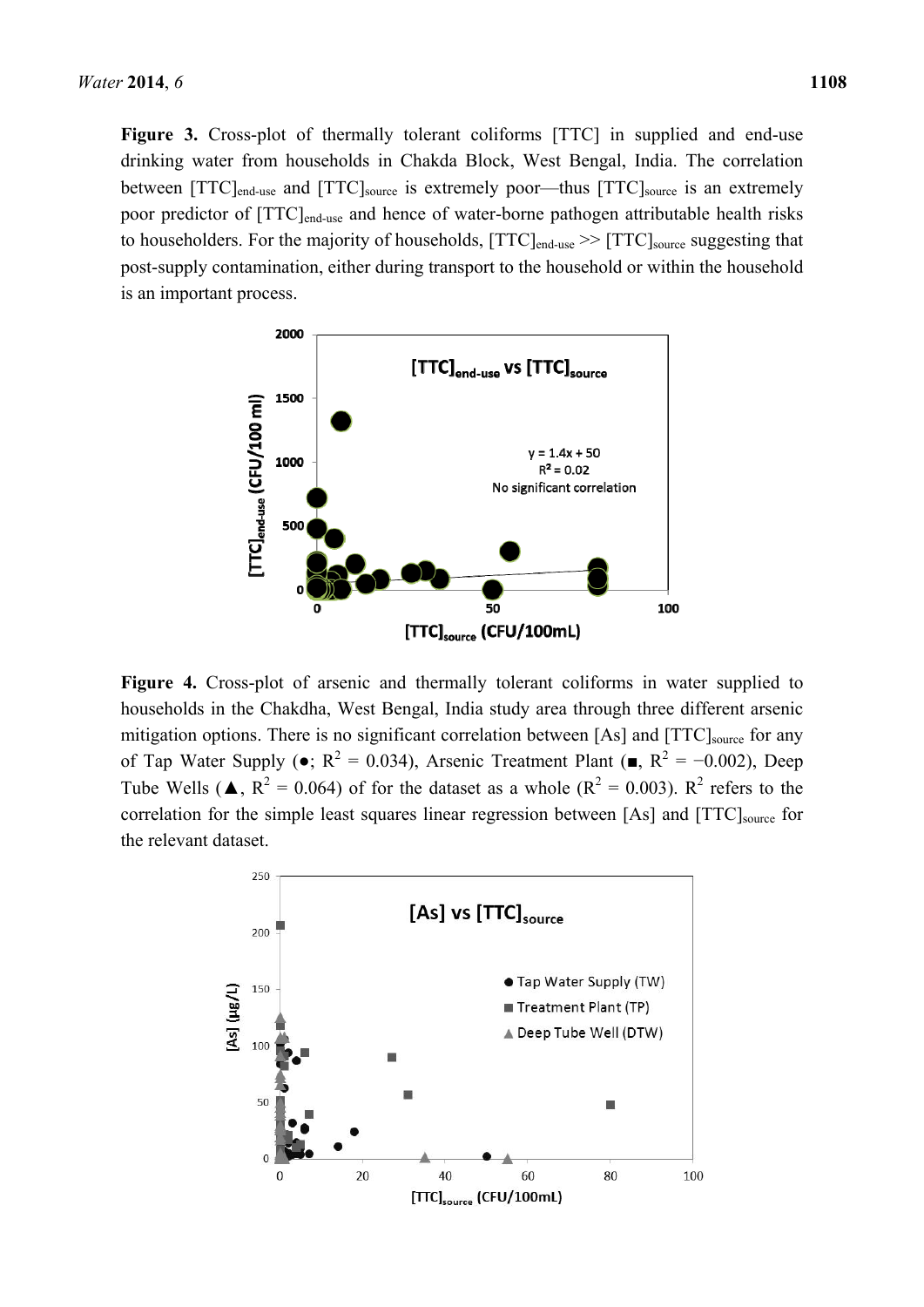| Variable                   | <b>Classification criteria</b> | Mean [TTC] <sub>end-use</sub> | $SD$ [TTC] <sub>end-use</sub> |
|----------------------------|--------------------------------|-------------------------------|-------------------------------|
|                            | $=0$                           | 45                            | 114                           |
| [TTC]source                | >0                             | 77                            | 207                           |
|                            | TW (tap water)                 | 101                           | 239                           |
| Mitigation type            | TP (treatment plant)           | 38                            | 51                            |
|                            | DTW (deep tube well)           | 21                            | 55                            |
|                            | Higher                         | 39                            | 123                           |
| Highest level of education | Middle                         | 4.0                           | 0.0                           |
|                            | Primary                        | 89                            | 250                           |
|                            | Nil                            | 28                            | 37                            |
|                            | <b>Bottle</b>                  | 38                            | 73                            |
|                            | Jug                            | 2.7                           | 4.6                           |
|                            | Pitcher                        | 46                            | 129                           |
| Type of storage container  | Jar                            | 17                            | 30                            |
|                            | <b>Bucket</b>                  | 129                           | 301                           |
|                            | Hari                           | 260                           | 198                           |
|                            | Daily                          | 72                            | 192                           |
| Cleaning frequency         | Weekly                         | 34                            | 80                            |

**Table 4.** [TTC]<sub>end-use</sub> classified by independent or predictor variables.

Table 5 presents the results of fitting the regression model. The model, when refitted after dropping outliers and influential values, produced similar results. The results indicate that the linear term for [TTC]<sub>source</sub> is significantly positive ( $p$ -value = 0.002), that is, among those with positive [TTC]<sub>source</sub>, [TTC]<sub>end-use</sub> has a significant linear relationship with [TTC]<sub>source</sub> after adjusting for other confounders. The estimate for the linear term is  $0.05301$  (95% confidence interval =  $(0.025, 0.0933)$ ) indicating that if all other factors remaining constant, a unit increase in [TTC]<sub>source</sub> will lead to a 1.054440  $(=\exp(0.05301))$  fold increase in [TTC]<sub>end-use</sub>. In general, we can say that an x unit increase in  $[TTC]_{source}$  will lead to an  $exp(0.05301x)$  fold increase in  $[TTC]_{end-use}$  if the source water is contaminated. It was further noted that DTW users have significantly lower [TTC]<sub>end-use</sub>. Cross tabulations of the predictors revealed that DTW users are more likely to live in mud houses, and have higher education levels. None of the other interactions were statistically significant at the 5% level. However the direction of the estimated coefficients suggests that positive [TTC]<sub>source</sub> leads to lowest [TTC]end-use for those using water from treatment plants (TP) followed by tap water (TW) and then deep tube wells (DTW). Positive [TTC]<sub>source</sub> leads to lower [TTC]<sub>end-use</sub> for those living in mixed houses than for those living in mud houses. The main effect and interactions are marginally significant for the cleaning frequency of the storage container. If  $[TTC]_{source} = 0$ , then weekly cleaning leads to a 0.45 (=exp(-0.79202)) fold reduction in [TTC]<sub>end-use</sub> whereas if [TTC]<sub>source</sub> > 0, weekly cleaning leads to a 1.8 fold increase in [TTC]<sub>end-use</sub>.

An analysis of variance showed that the maximum variation in  $[TTC]_{end-use}$  was explained by the linear term for [TTC]<sub>source</sub> (15%) followed by the type of mitigation from where the water is sourced (10%) and the interaction between the type of house and whether or not  $[TTC]_{source} > 0$  (4%). While the model allowing for a nonlinear effect of [TTC]<sub>source</sub> was found to have better predictive power over the linear effect model ( $p$  value from Analysis of Deviance  $= 0.02$ ), we observed no evidence of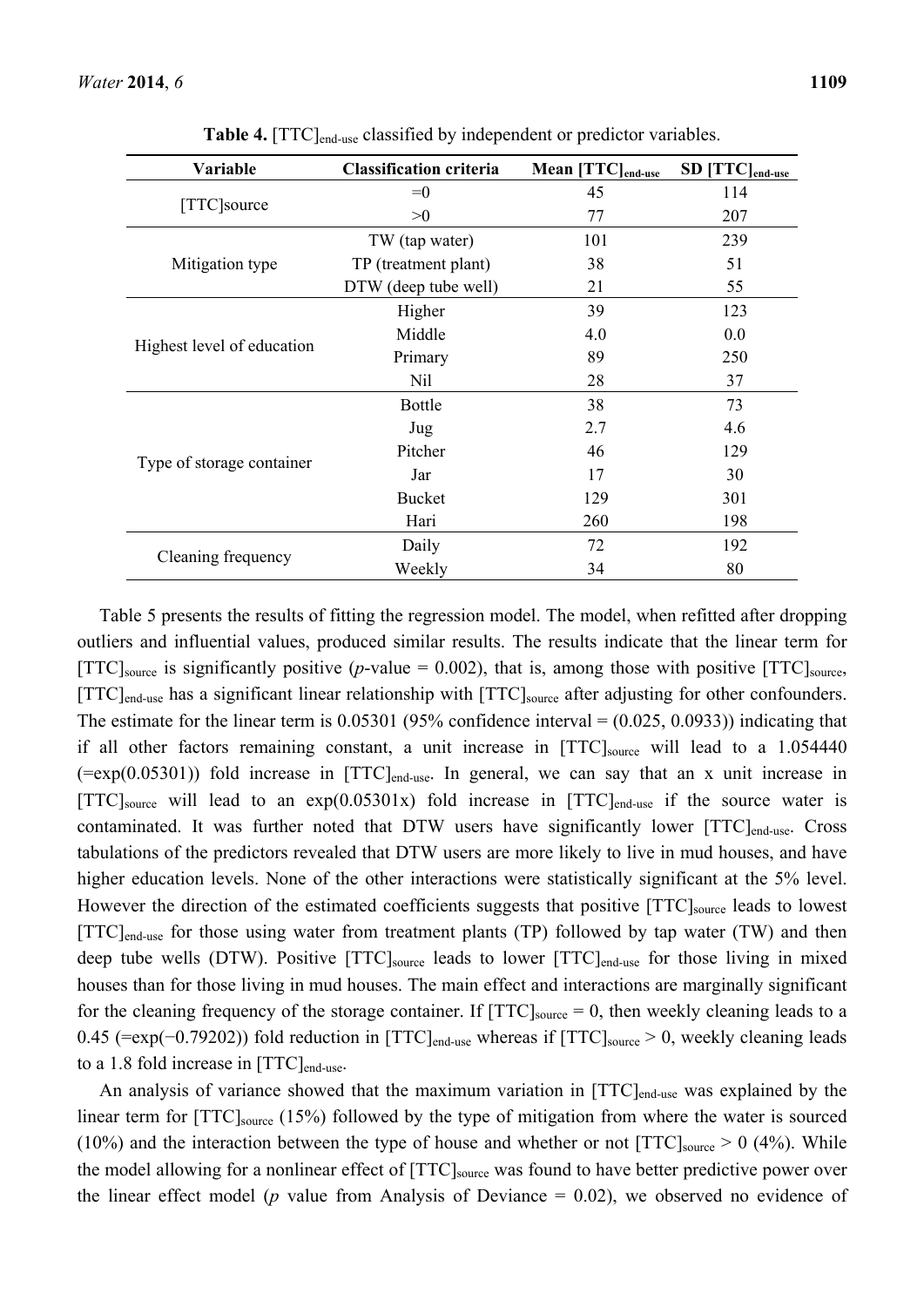significant contrasts after correcting for multiple comparisons. Based on the results of the Tobit analysis we found a highly significant effect of the linear term for  $[TTC]_{source}$  ( $p$ -value = 0.0004). The analysis did not find evidence for a significant effect of any of the other risk factors. Finally the output from application of the SIMEX algorithm showed that the interactions were no longer marginally significant but the other estimates and *p*-values continued to be similar.

| Variable                                                     | <b>Estimate</b> | <b>Standard Error</b> | $\mathbf t$ | $Pr (>=  t )^b$ |
|--------------------------------------------------------------|-----------------|-----------------------|-------------|-----------------|
| (Intercept)                                                  | 1.48749         | 1.32                  | 1.125       | 0.26            |
| $(if [TTC]_{source} = 0)$                                    | 2.93330         | 1.37                  | 2.145       | $0.035*$        |
| $(TTC)_{source}$ – 1) * (if $[TTC]_{source}$ > 0)            | 0.05301         | 0.02                  | 3.167       | $0.0021$ **     |
| (Type of mitigation $= TP$ )                                 | $-0.61338$      | 0.43                  | $-1.415$    | 0.16            |
| (Type of mitigation $=$ DTW)                                 | $-1.75188$      | 0.57                  | $-3.084$    | $0.0027**$      |
| $(\text{Type of house} = \text{Mud})$                        | $-0.17066$      | 0.53                  | $-0.322$    | 0.75            |
| (Cleaning frequency = Weekly)                                | $-0.79202$      | 0.45                  | $-1.751$    | 0.084           |
| $(if [TTC]_{source} > 0)$<br>* (Type of mitigation = TP)     | $-0.77046$      | 1.10                  | $-0.703$    | 0.48            |
| $(if [TTC]_{source} > 0)$<br>* (Type of mitigation = $DTW$ ) | 0.87905         | 1.08                  | 0.813       | 0.42            |
| $(if [TTC]_{source} > 0)$<br>* (Type of house $=$ Mud)       | 2.23692         | 1.48                  | 1.507       | 0.14            |
| $(if [TTC]_{source} > 0)$<br>* (Cleaning frequency = weekly) | 1.41970         | 0.80                  | 1.764       | 0.081           |

Table 5. Regression model <sup>a</sup> of [TTC]<sub>end-use</sub>.

Notes:  $\alpha$  Dispersion parameter for quasi poisson family taken to be 51.374;  $\beta$  Significance codes:  $0 < \alpha$  +  $\alpha$  <  $0.001 <$ \*\* <  $0.01 <$ \* <  $0.05 < 0.1$  << 1.

## *3.3. Calculated Health Risks*

Table 6 summarizes the input parameters estimated in this study for the calculation of disease burden. Table 7 gives a comparison of disease burdens, expressed as DALYs, arising from the measured arsenic and TTC, and based on the input parameters estimated in this study and rest of the parameters as detailed in previous sections along with the DALYs reported by previous authors and publications.

| Input<br>variable                | Unit          | <b>Type of fitted</b><br>distribution | <b>Parameters</b>  | Value      | <b>Source</b> |
|----------------------------------|---------------|---------------------------------------|--------------------|------------|---------------|
|                                  | Extreme value |                                       | Location parameter | 1.24       | This study    |
| $CFU/100$ mL<br>$[TTC]_{source}$ |               |                                       | Scale parameter    | 4.76       | This study    |
|                                  | $CFU/100$ mL  | Extreme value                         | Location parameter | 18.34      | This study    |
| $[TTC]_{end-use}$                |               |                                       | Scale parameter    | 48.46      | This study    |
|                                  |               |                                       | Shape parameters   | 0.64, 3.50 | This study    |
| [As]                             | $\mu$ g/L     | <b>Beta General</b>                   | Minimum            | 0.2        | This study    |
|                                  |               |                                       | Maximum            | 254.78     | This study    |
|                                  |               |                                       | Mean               | 2.50       | Mondal [14]   |
| Water intake                     | L/person/day  | lognormal                             | Standard deviation | 1.03       | Mondal [14]   |

**Table 6.** Input parameters for DALY estimation.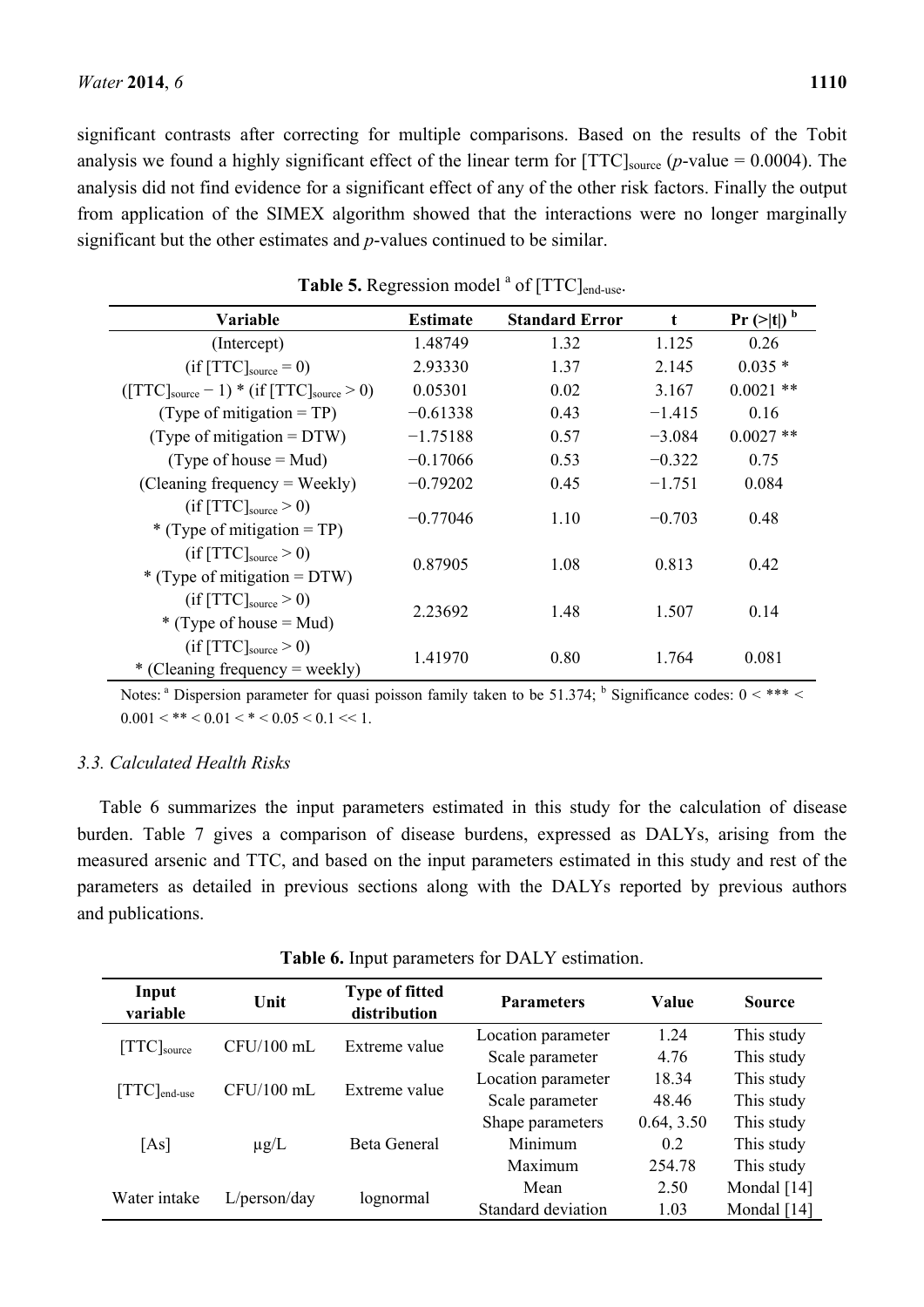| <b>Study Type</b>                              | <b>Study area</b>             | Secula                                  | μDALYs                            | Reference                      |
|------------------------------------------------|-------------------------------|-----------------------------------------|-----------------------------------|--------------------------------|
| $[TTC]_{source}$                               | Chakdha Block,<br>West Bengal | Diarrhoea                               | $174(11,611)^{a}$                 | This study                     |
| $[TTC]_{end-use}$                              | Chakdha Block,<br>West Bengal | Diarrhoea                               | 1574 (260,2578) <sup>a</sup>      | This study                     |
| [TTC] <sub>end-use</sub> (modeled)             | Chakdha Block,<br>West Bengal | Diarrhoea                               | 1252 (555,2282) <sup>a</sup>      | This study                     |
| Global Burden of<br>Disease (GBD) study        | India                         | Diarrhoea                               | 14530                             | WHO [21]                       |
| [TTC] from shallow<br>tube wells in dry season | Bangladesh                    | Diarrhoea                               | $10(0, 5600)^{b}$                 | Howard $[10]$                  |
| [TTC] from pond sand<br>filters                | Bangladesh                    | Diarrhoea                               | $\sim 3000$<br>$(100, 10000)^{b}$ | Howard [10]                    |
| Global Burden of<br>Disease (GBD) study        | Bangladesh                    | Diarrhoea                               | 15980                             | WHO [21]                       |
| [As] in mitigated waters                       | Chakdha Block,<br>West Bengal | Lung, bladder, liver<br>and skin cancer | 238 (127, 400) <sup>a</sup>       | This study                     |
| [As] in pre-mitigation<br>tube wells           | Chakdha Block,<br>West Bengal | Lung, bladder, liver<br>and skin cancer | 580 (146, 1168) <sup>a</sup>      | Calculated from<br>Mondal [16] |
| Global Burden of<br>Disease (GBD) study        | India                         | Lung, bladder, liver<br>and skin cancer | 2450                              | <b>WHO</b> [21]                |
| [As] in shallow<br>tube wells                  | Bangladesh                    | Lung, bladder and<br>skin cancer        | $\sim 1000$<br>$(300, 3000)^{b}$  | Howard [10]                    |
| [As] in tube well water                        | Bangladesh                    | Lung, bladder and<br>skin cancer        | 385 c                             | Lokuge [11]                    |
| Global Burden of<br>Disease (GBD) study        | Bangladesh                    | Lung, bladder, liver<br>and skin cancer | 780                               | WHO [21]                       |

Table 7. Comparison of disease burdens (expressed in  $\mu$ DALYs/person/year) from exposure to waterborne arsenic or pathogens or global country-wide estimates.

Notes:  $a<sup>a</sup>$  Median µDALYs with 25th and 75th percentiles;  $b<sup>b</sup>$  Based on the figures of Howard [10] with 90% confidence interval; <sup>c</sup> Considering only Bangladesh population exposed to drinking water with  $[As] > 50 \mu g/L$ .

## *3.4. Water Quality*

Against the WHO [26] guideline of absence of any fecal pollution as the standard for microbial water quality, the presence of TTC in 25% of the collected source water samples and 50% of the end-use household water samples confirms the potential risk of water-borne diseases from drinking water contamination for the studied area. We also found the arsenic concentration in the collected arsenic mitigated drinking water to be higher than the WHO provisional guideline value of 10 µg/L for 68% of the samples and higher than the Indian permissible limit of 50 µg/L for 29% of the samples, indicating that the water from the arsenic mitigation options neither completely arsenic free nor even compliant with these guidelines/regulations. The significant inverse correlation between As and pathogens (*E.coli*) for shallow tube wells of Bangladesh observed by van Geen *et al.* [27] could be a potential concern for health risk substitution for arsenic mitigation options, but although we observed a very weak inverse relationship of As with [TTC]<sub>source</sub> (Figure 4) we found the relationship not to be significant.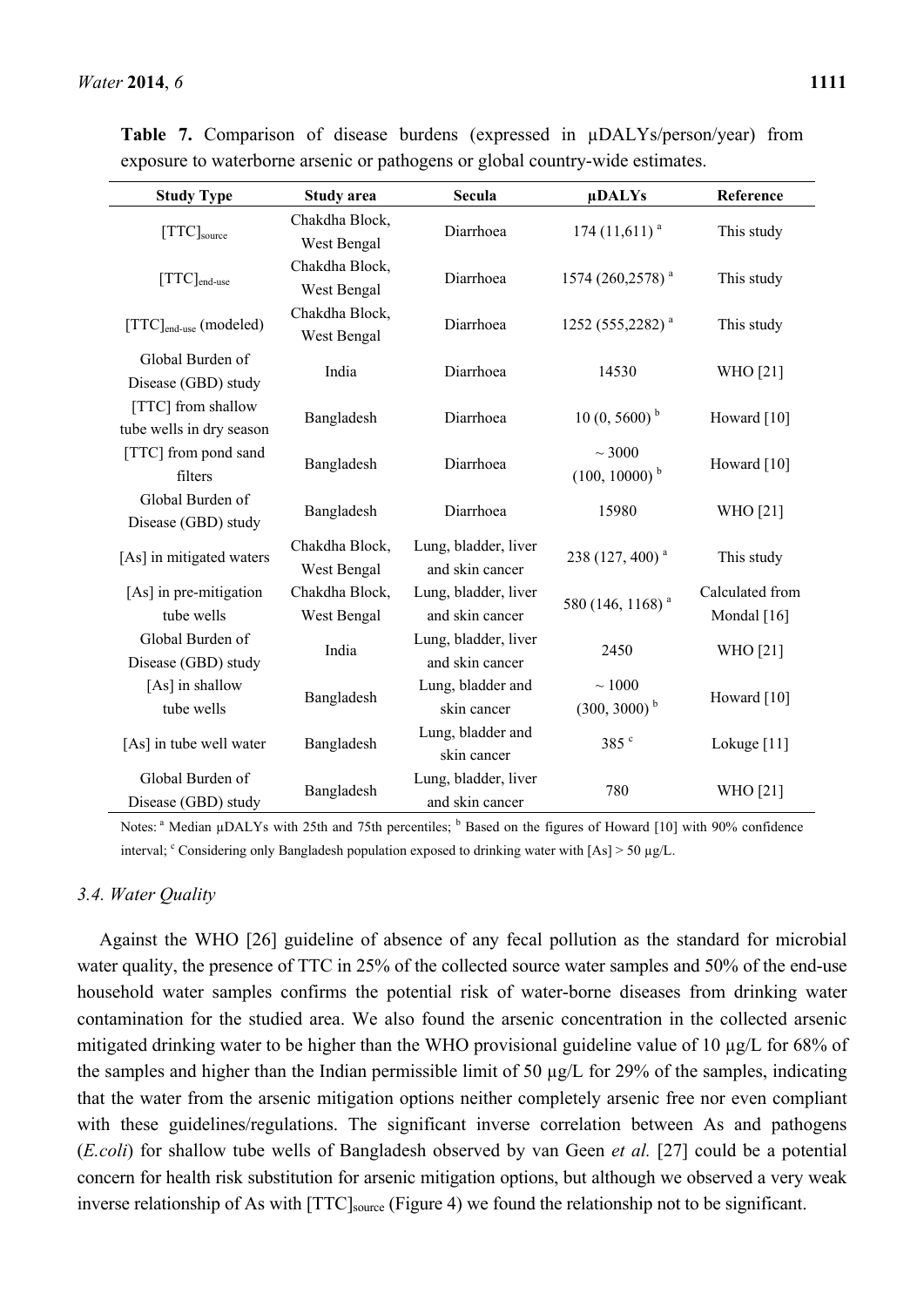Based on the regression analysis we observed that the contamination of end-use water largely depends on whether the source water is contaminated or not rather than any other predictors. Hence the fate of  $[TTC]_{\text{end-use}}$  is predicted in a different way for  $[TTC]_{\text{source}} = 0$  and  $[TTC]_{\text{source}} > 0$ . Once the source water is contaminated, [TTC]<sub>end-use</sub> increases exponentially irrespective of other factors. In a study in Sierra Leone, Clasen and Bastable [28] observed a 200 fold increase in [TTC]<sub>end-use</sub> with respect to [TTC]<sub>source</sub> when the source was contaminated compared to when the source was not contaminated.

Significantly high [TTC]<sub>end-use</sub> compared to [TTC]<sub>source</sub> (Figure 3) supports evidences from previous studies that have shown the importance of fecal contamination of drinking water after collection associated with household storage linked to water handling and hygiene practices. Eshcol *et al.* [29] illustrated 36% households have their water being contaminated by fecal coliforms on storage within 24–36 h of collection for a study at Andhra Pradesh, India ( $n = 50$ ). We observed, the overall [TTC]<sub>end-use</sub> to be higher for people living in mud houses (Table 4). The type of house- mixed or mud as observed in this study, acts as a proxy for wealth, reflects the sense of personal hygiene, with mixed being better than mud suggests that contamination within the household is a likely factor in controlling the end-use water contamination.

The significant difference in [TTC]<sub>source</sub> between the three different mitigation options and TP and TW being significantly higher than DTW suggests that much of the pathogen loading in TP and TW is attributable to contamination arising from storage of waters during the treatment for arsenic removal and/or in the distribution network of tap water supply. The overall  $[TTC]_{end-use}$  is found to be lower for DTW users, in spite of the fact that DTW users more likely dwell in mud houses.

Our study shows that wide-mouth open containers such as buckets or Hari had higher potential risk of contamination than narrow-mouth vessels such as bottles, jugs or pitchers (Table 4)—we speculate that the contamination could arise while fetching water from wide-mouth containers by dipping. Clasen and Bastable [28] indicated that using a tap or spigot to access water is protective of stored water quality compared with water accessed by dipping.

## *3.5. Disease Burden—Pathogens in Source vs. End-Use Water*

DALYs arising from TTC in source water accounts for only 11% (174 µDALYs/person/year/ 1574 µDALYs/person/year) of the DALYs resulting from TTC in end-use household drinking water (Table 7) indicating that the microbial contamination of source water is only a small factor for diarrheal disease incidence arising from drinking water from arsenic mitigated sources in the study area. Irrespective of whether water-borne pathogens originate in supplied water or from household contamination, calculated risks from water-borne pathogens (1574 µDALYs/person/year; or using modeled [TTC]<sub>end-use</sub>, 1252 µDALYs/person/year) represent only around 10% of the total diarrheal disease burden (14,530 µDALYs/person/year) reported by GBD for India [30] thus drinking water would seem to be a minor contributor to diarrheal diseases in Chakdha relative to other causes. This is consistent with Esrey's [8] large cross sectional study on 8 developing countries, which concluded that (i) calculated predictions of reduction in diarrheal disease incidence may be invalid where they are based only on the improvement of microbiological quality of (improved) supplied water; (ii) health benefits from improved water supply were less important than improvements in sanitation; and (iii) improved sanitation was the governing factor reducing diarrheal disease incidence. Pruss [12]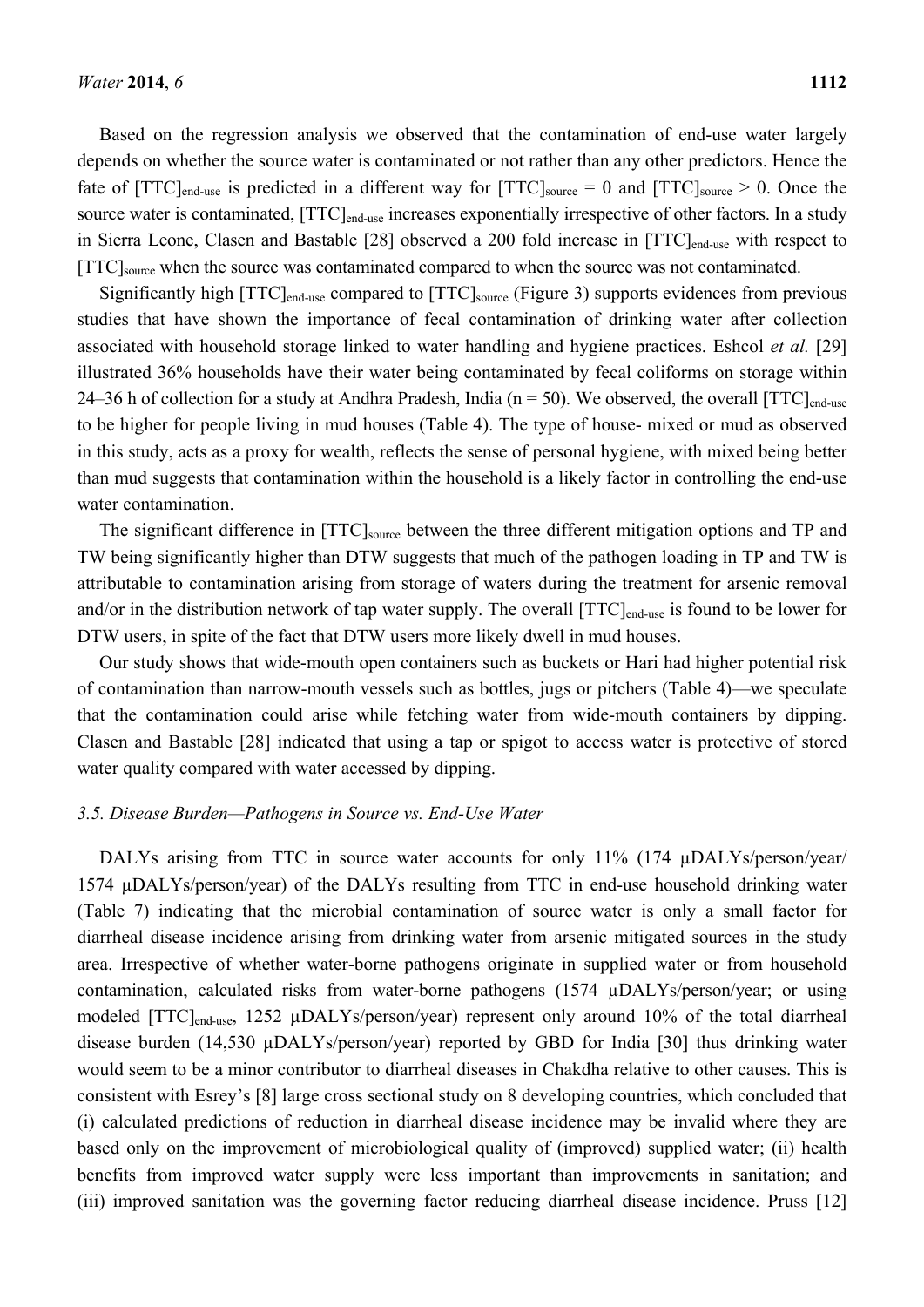further noted that the transmission of water-borne-pathogens may be linked to a lack of water linked in turn to inadequate personal hygiene and use of contaminated water for cleaning [12]. In this study, we observed that the [TTC]/100 mL in pond water (median 3490, interquartile range 1680–7125,  $n = 6$ ) and dugwell water (median 1440, interguartile range 1120–2442,  $n = 5$ ), both extensively used for washing and bathing in Chakdha block, were extremely high and may represent an important source of exposure to water-borne pathogens unrelated to the quality of either supplied or end-use drinking water.

The links between water and health are complex and errors may arise from: (i) for developing countries recall-data on diarrhoea prevalence from cross-sectional studies may be too insensitive with chances of misclassification [8]; (ii) the GBD estimate is for the whole of India and there could be possible local variation in diarrheal disease incidences; and (iii) potential flaws of the DALY approach, given the present availability of data [19]. Important but almost inevitable shortcomings are the uncertainties associated with the model input parameters which can be reduced with further research in the fields of country specific Pathogen: *E coli* ratios and country specific probabilities of infection for reference pathogens as well a more quantitative understanding of differences in post-supply pathogen contamination arising from outside and inside households. Notwithstanding this, verification of the microbial quality of drinking-water by testing for TTC as an indicator of faecal pollution provides conclusive evidence of recent faecal pollution that should not be present in drinking-water. While TTC is a useful indicator, it has limitations. Enteric viruses and protozoa are more resistant to disinfection; consequently, the absence of TTC will not necessarily indicate freedom from these organisms [26]. Under certain circumstances, such as high levels of viral and parasitic diseases in the community it may be desirable to include the estimation of more resistant microorganisms, such as bacteriophages and/or bacterial spores [26] as indicator organisms. In addition, it is important to note that, although diarrheal diseases are probably the largest contributor to the disease burden from water, sanitation and hygiene, it cannot entirely be attributed to these factors because it is also transmitted through food and through air [12].

Lastly, we note that water quality can vary rapidly, and all systems are subject to occasional failures [26] which can have a disproportionate impact on disease. Rainfall can greatly increase the levels of microbial contamination in source waters and waterborne outbreaks often occur following rainfall [26] and this is apparent from the study on seasonal variation for the observed seven sources (Figure 5). Results of the daily, continuous monitoring of Cryptosporidium in drinking water in the UK showed that the Cryptosporidium concentration generally followed a continuous trend, however, in some cases a trend break was detected which dominated the mean health risk hence frequent monitoring rather than the point data as obtained for this study would be required to detect such events [30]. Thus, whilst we report here relative magnitudes of pathogen and arsenic attributable health risks calculated from our small study, the uncertainties on the calculated risks are considerable and further work, including stochastic treatment of the QMRA [30] is required to obtain a more reliable result.

Notwithstanding these limitations to the model DALY calculations, because we do observe a statistically significant, though weak, relationship between microbiological quality of source and end-use water where  $[TTC]_{source}$  is  $> 0$ , implies that whilst sanitation and hygiene are important in combating diarrheal diseases, degradation of source water quality because of arsenic mitigation can result in increased diarrheal disease incidence. In the study, this is estimated to be 5% (25th and 75th percentile: 2%, 20%)—this is substantially lower than the 20% figure used by Lokuge *et al.* [11] to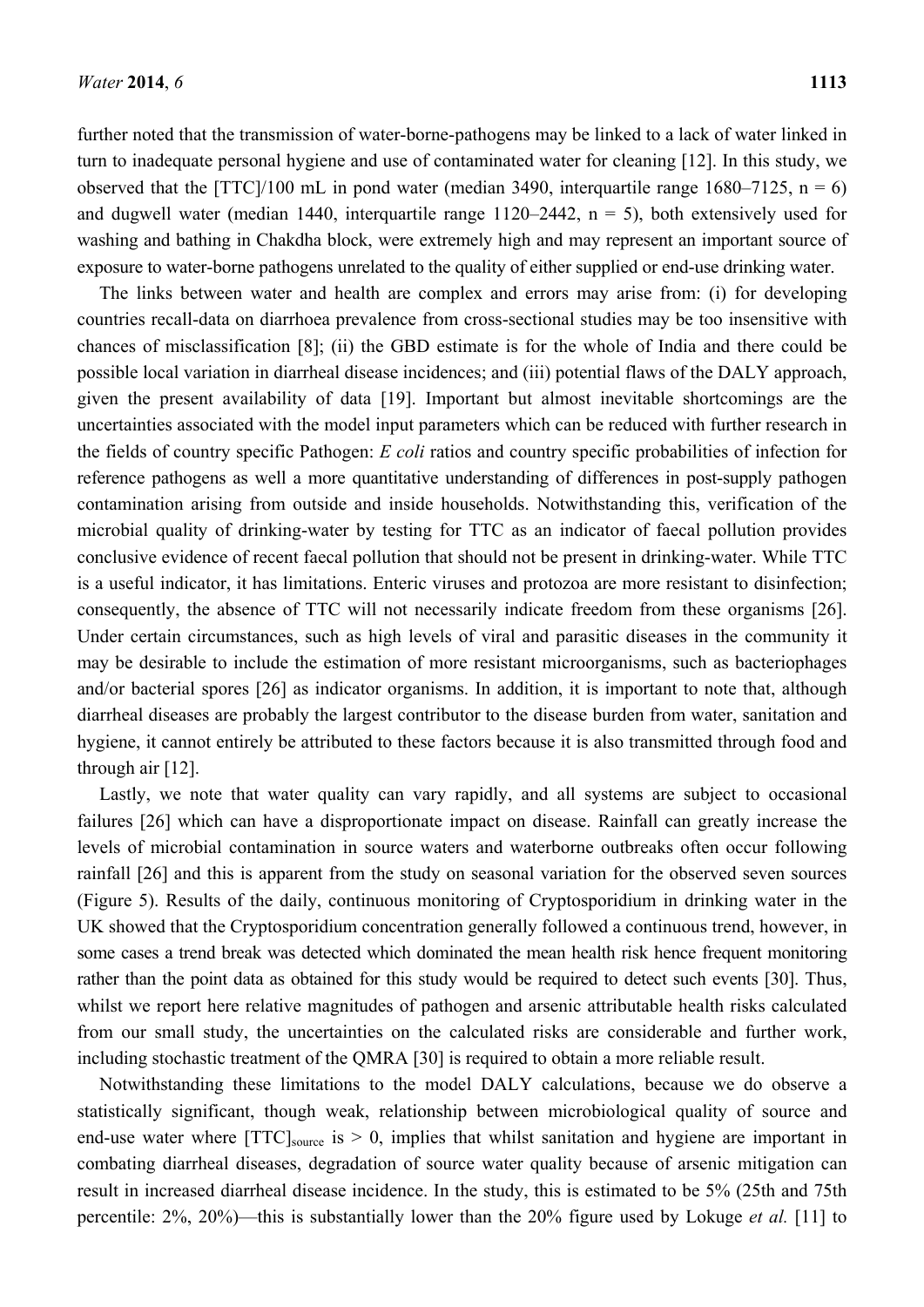estimate increase in diarrheal incidences when there is a shift from existing water sources that are arsenic contaminated to arsenic mitigated options having potential for microbiological contamination. We also note that our datum is significantly higher than 0, reflecting that arsenic mitigated water supplies can be prone to microbiological contamination. This indicates that efforts to minimise microbiological contamination at source, for example chlorination of the source water for deactivating water-borne pathogens, done on a frequent and regular basis and accompanied by appropriate monitoring in order for its effectiveness, are indicated [2]. Additional treatment at household level is indicated for the more effectively reduction of diarrheal disease incidences. Among the various approaches to household-based water treatment are heat and UV radiation, sedimentation, filtration and chemical treatment (coagulation, flocculation, precipitation, adsorption and disinfection) [28].

**Figure 5.** Seasonal variation in [TTC]<sub>source</sub> for water supplied from arsenic removal treatment plants (TW), deep tube wells (DTW) and tap waters (TP) in Chakdha Block, West Bengal, India. The lines are a visual aid to link samples from the same well but are not intended to indicate a determined trend. Nevertheless, the data suggest that other than the occasional spike (TP1, March), [TTC]source is most commonly highest in October/November near the end of the monsoon season (June–October).



*3.6. Overall Change in Disease Burden Arising from Arsenic Mitigation* 

We observe (Table 7) that DALYs calculated as arising from As in mitigated waters in this study (238 µDALYs/person/year) are less than half of those calculated for As in pre-mitigation wells (580 µDALYs/person/year) in the same area using data reported from previous studies [16]. Both these values are substantially less those arising (1000 µDALYs/person/year) from unmitigated shallow wells in similar areas in Bangladesh. The arsenic mitigations considered here therefore have clearly resulted in a substantial reduction in drinking water arsenic attributable health risks in the study area.

Although DALYs arising from pathogens in end-use water (1574 µDALYs/person/year; or using modeled [TTC]<sub>end-use</sub>, 1252 µDALYs/person/year) are higher than any of the average arsenic-attributable values calculated, the regression model derived here demonstrates that only a small fraction of those DALYs, viz. 174  $\mu$ DALYs/person/year, can be attributed to pathogens in the supplied water, as opposed to pathogens acquired post-supply, either outside or inside households.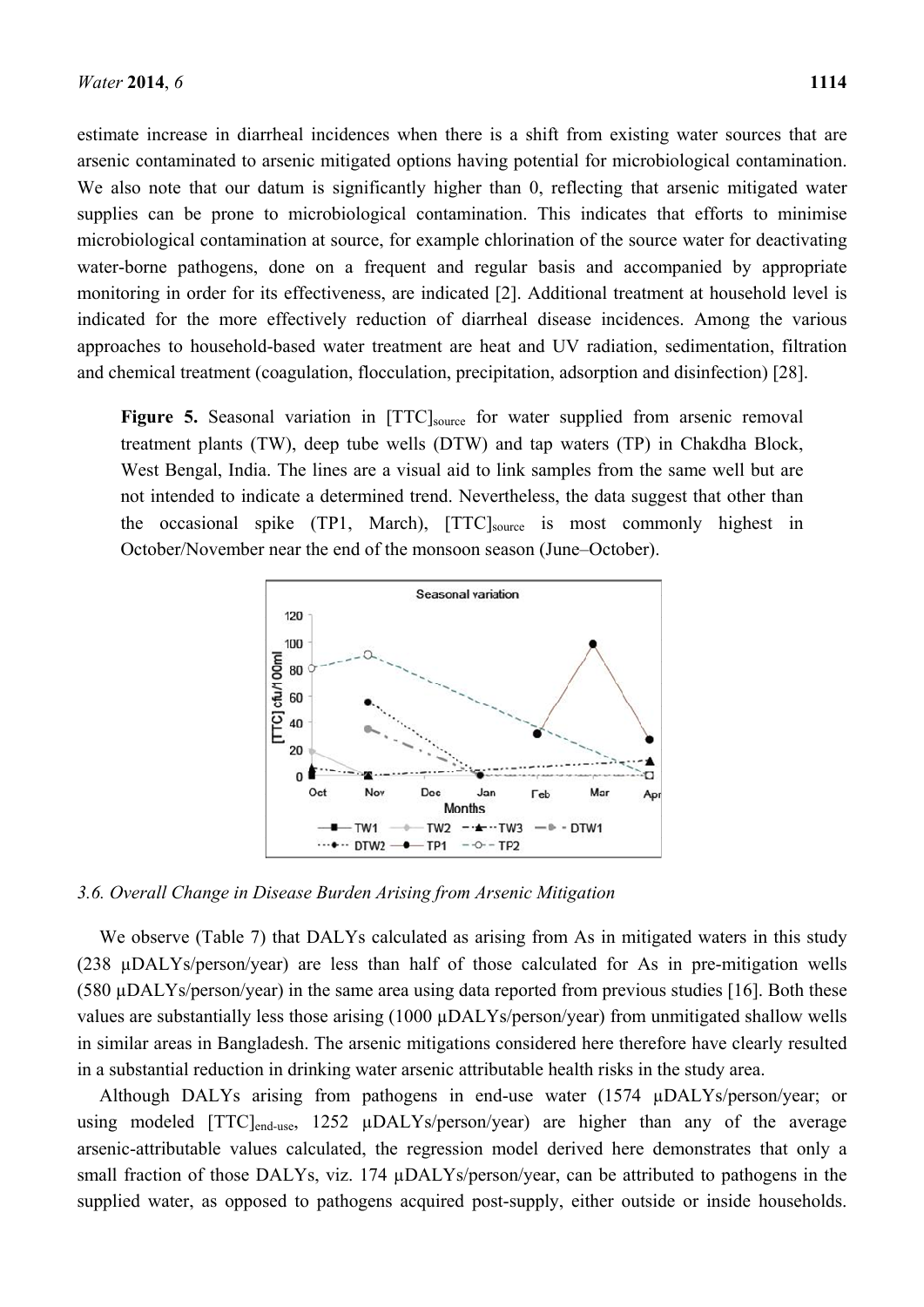Thus, the combined DALYs arising from both [TTC]<sub>source</sub> and As in mitigated wells in this study (424 µDALYs/person/year) represents, on average, a reduction in disease burden as a result of the arsenic mitigation methods—we thus find no evidence in this small study for significant risk substitution resulting in a net increase in overall water-borne disease burden for the sequelae considered here.

# **4. Conclusions**

This small study on fecal contamination of arsenic mitigated source and end-use water for an arsenic impacted area of West Bengal, India demonstrates that the microbiological quality of end-use water in such areas can be largely independent of that of the source water. In part because of this, the specific arsenic mitigations studied here have not been found to substantially result in risk substitution, although the DALY estimates made have significant uncertainties. The results indicate that far greater public health benefits are to be made through improving sanitation and hygiene facilities and practice and through the removal or avoidance of arsenic than from only improving the microbiological quality of supplied water.

## **Acknowledgments**

We acknowledge funding from the British Council United Kingdom Education and Research Initaitive (UKIERI) for the Probabilistic Risk Assessment Modelling for groundwater Arsenic Mitigation (PRAMA) project (SA07-09) to David Polya and Ashok Giri, from the United Kingdom Natural Environment Research Council (NERC) for a Dorothy Hodgkins award to Debapriya Mondal and Council of Scientific and Industrial Research of India (CSIR) funding to Mayukh Banerjee, Nilanjana Banerjee and Babli Halder We thank Paul Lythgoe of the Manchester Analytical Geochemistry Unit for support with chemical analysis. We thank Messrs Dave and Sundaraj of the United Nations Children's Fund (UNICEF) and Ross Nickson for advice and access to a database, which was generated by the West Bengal Public Health Engineering Department (PHED)/UNICEF with funding from AusAID, the UK Department for International Development (DfID) and the Swedish International Development Cooperation Agency (SIDA). We thank two anonymous reviewers for their thoughtful and detailed comments which enabled us to considerably improve the clarity of the manuscript.

## **Author Contributions**

The study was design and conceived by Debapriya Mondal, David Polya and Ashok Giri Fieldwork and microbiological analysis was carried out in West Bengal by Debapriya Mondal, Babli Halder, Mayukh Banerjee and Nilanjana Banerjee under the supervision of Ashok Giri. Chemical analysis was carried out by Debapriya Mondal under the supervision of David Polya. Statistical analysis was carried out by Debapriya Mondal, Bhaswati Ganguli and Maitreya Semanta under the supervision of Sugata Sen Roy. The manuscript was largely written by Debapriya Mondal and David Polya but all authors contributed to the writing and review of the manuscript.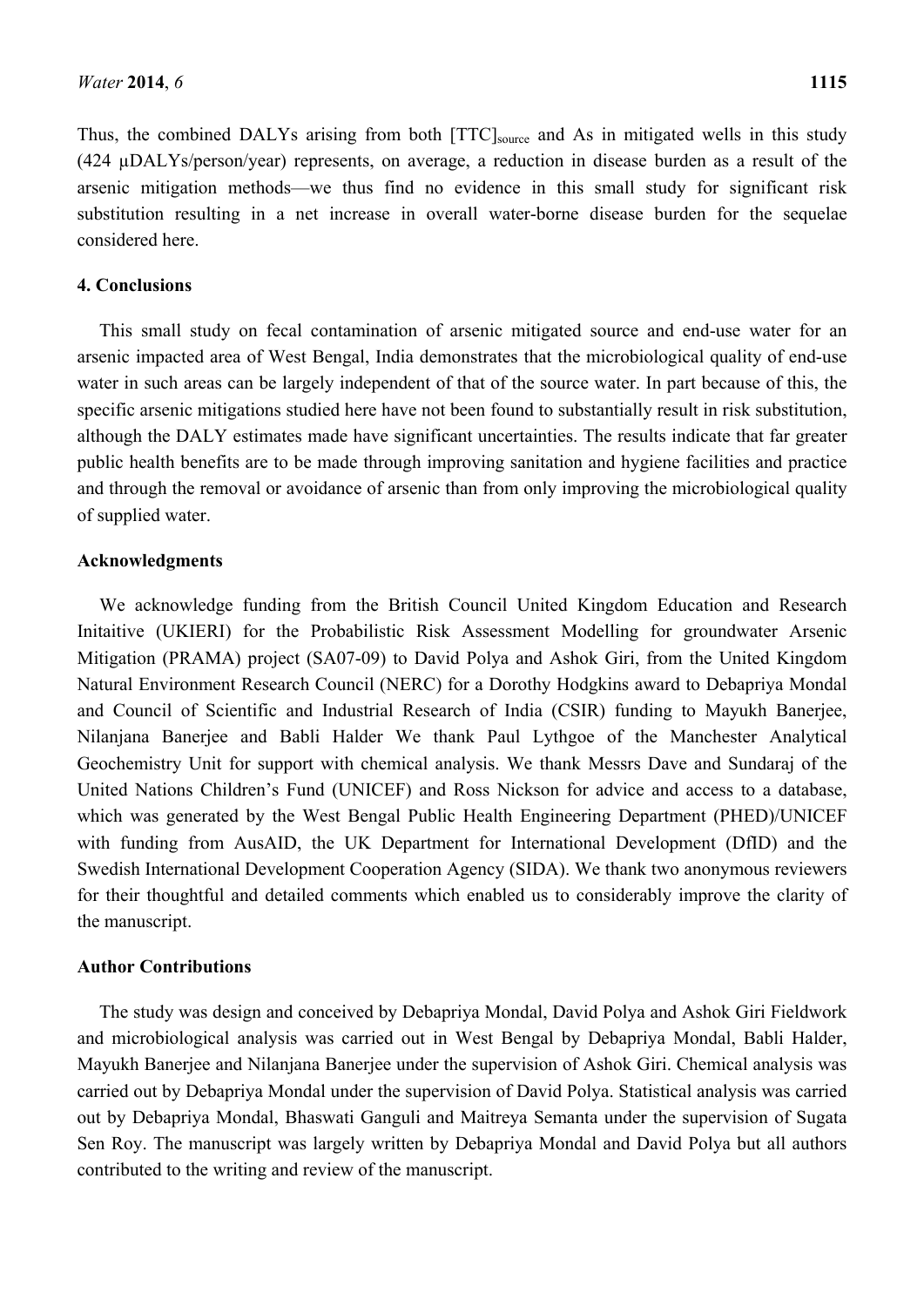# **Conflicts of Interest**

The authors declare no conflict of interest.

# **References**

- 1. Mondal, D.; Polya, D.A. Rice is a major exposure route for arsenic in Chakdaha block, Nadia district, West Bengal, India: A probabilistic risk assessment. *Appl. Geochem.* **2008**, *23*, 2987–2998.
- 2. Polya, D.; Charlet, L. Rising arsenic risk? *Nat. Geosci.* **2009**, *2*, 383–384.
- 3. Chakraborti, D.; Das, B.; Rahman, M.M.; Chowdhury, U.K.; Biswas, B.; Goswami, A.B.; Nayak, B.; Pal, A.; Sengupta, M.K.; Ahamed, S.; *et al*. Status of groundwater arsenic contamination in the state of West Bengal, India: A 20-year study report. *Mol. Nutr. Food Res.* **2009**, *53*, 542–551.
- 4. Ravenscroft, P.; Richards, K.; Brammer, H. *Arsenic Pollution: A Global Synthesis*; Wiley-Blackwell: Chichester, UK, 2009.
- 5. Smith, A.H.; Steinmaus, C.M. Arsenic in drinking water. *Br. Med. J.* **2011**, *342*, doi: 10.1136/bmj.d2248.
- 6. Esrey, S.A.; Potash, J.B.; Roberts, L.; Shiff, C. Effects of improved water-supply and sanitation on ascariassis, diarrhea, dracunculiasis, hookworm infection, schistosomiasis and trachoma. *Bull. World Health Organ.* **1991**, *69*, 609–621.
- 7. WHO Water Sanitation and Health. Available online: http://www.who.int/water\_sanitation\_health/ diseases/diarrhoea/en/ (accessed on 1 November 2011).
- 8. Esrey, S.A. Water, waste, and well-being: A multicountry study. *Am. J. Epidemiol.* **1996**, *143*, 608–623.
- 9. Clasen, T.F.; Cairncross, S. Editorial: Household water management: Refining the dominant paradigm. *Trop. Med. Int. Health* **2004**, *9*, 187–191.
- 10. Howard, G.; Ahmed, M.F.; Teunis, P.; Mahmud, S.G.; Davison, A.; Deere, D. Disease burden estimation to support policy decision-making and research prioritization for arsenic mitigation. *J. Water Health* **2007**, *5*, 67–81.
- 11. Lokuge, K.M.; Smith, W.; Caldwell, B.; Dear, K.; Milton, A. The effect of arsenic mitigation interventions on disease burden in Bangladesh. *Environ. Health Perspect.* **2004**, *112*, 1172–1177.
- 12. Pruss, A.; Kay, D.; Fewtrell, L.; Bartram, J. Estimating the burden of disease from water, sanitation, and hygiene at a global level. *Environ. Health Perspect.* **2002**, *110*, 537–542.
- 13. SOES. Groundwater Arsenic Contamination in West Bengal-India (20 years study). Available online: http://www.soesju.org/arsenic/arsenicContents.htm?f=wb.htm (accessed on 1 November 2011).
- 14. Mondal, D.; Banerjee, M.; Kundu, M.; Banerjee, N.; Bhattacharya, U.; Giri, A.K.; Ganguli, B.; Sen Roy, S.; Polya, D.A. Comparison of drinking water, raw rice and cooking of rice as arsenic exposure routes in three contrasting areas of West Bengal, India. *Environ. Geochem. Health* **2010**, *32*, 463–477.
- 15. PHED. Mitigation Measure. Action Taken Note on Arsenic Contamination in Ground Water. Available online: http://www.wbphed.gov.in/Static\_pages/mitigation\_measure.html (accessed on 1 November 2011).